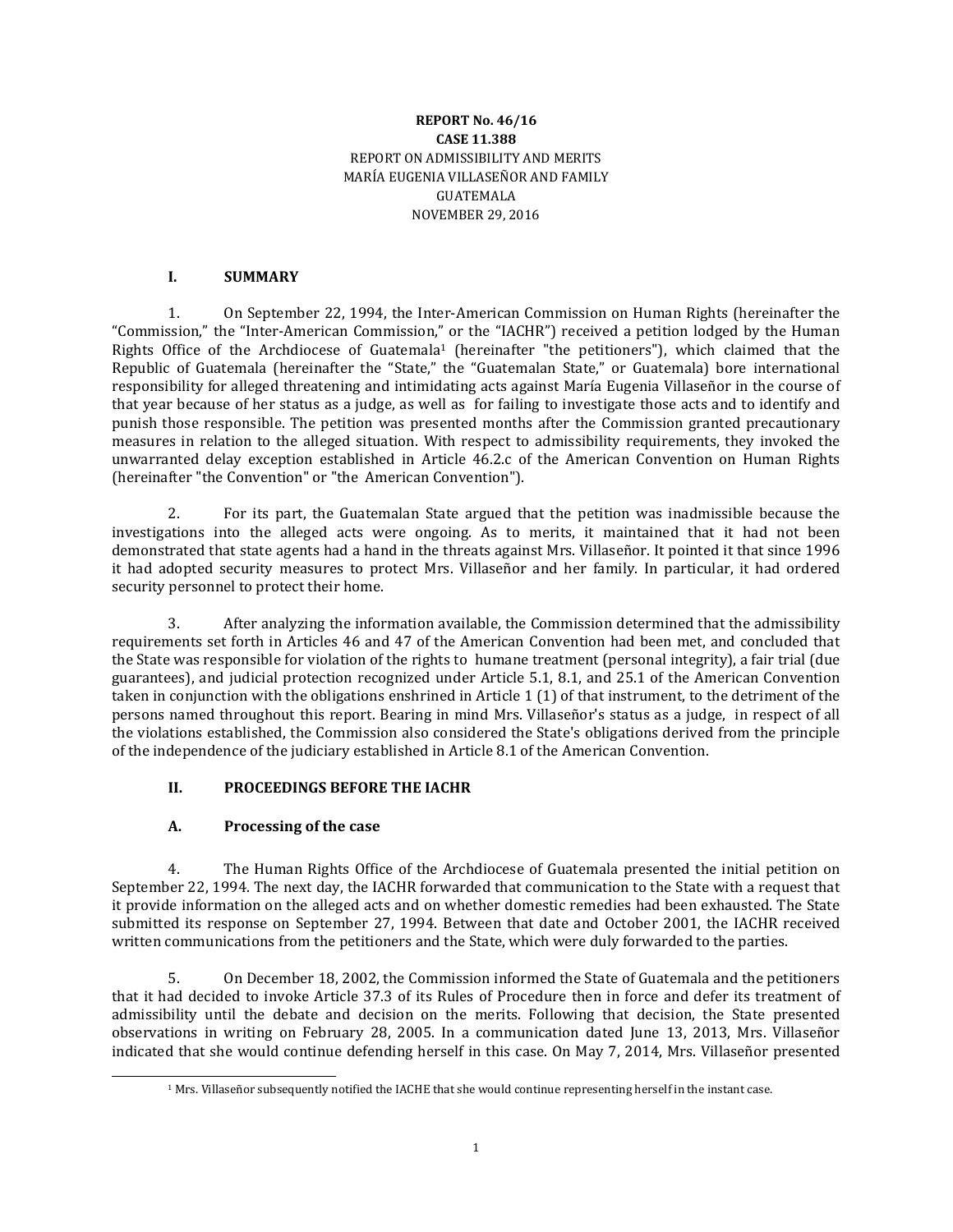her observations on the merits, which were remitted to the Guatemalan State on June 10, 2015, within the regulatory four-month deadline. The State presented its observations on the merits on October 9, 2015. Mrs. Villaseñor presented further communications on June 8 and 28, 2016, which were duly forwarded to the State for its information.

## **B. Processing of the precautionary measure**

6. In a communication dated July 21, 1994, the Human Rights Office of the Archdiocese of Guatemala asked the IACHR to grant precautionary measures on behalf of María Eugenia Villaseñor, Mario Salvador Jiménez, and Héctor Orellana, due to the threats they allegedly received because of their status as judges of the Court of Appeals.

7. On July 25, 1994, the IACHR requested that the Guatemalan State adopt precautionary measures to protect the life and personal integrity of María Eugenia Villaseñor, Mario Salvador Jiménez, and Héctor Orellana. Those precautionary measures were "issued in response to reports that these magistrates have been stalked, threatened, and harassed in recent days, and that such threats are related to judicial proceedings which they are hearing in that Court and which pertain to rights protected by the American Convention on Human Rights."<sup>2</sup>

8. While the precautionary measures were in effect, the IACHR received written communications from the petitioners and the State, which were duly forwarded to the parties. On July 26, 2013, the IACHR let Mrs. Villaseñor know that it had decided to lift the precautionary measures.

9. In drawing up this report, the Commission took into account the information presented by the parties during precautionary measures procedure. On June 10, 2015, the IACHR sent the State a note indicating that it had decided to include the file relating to processing of the precautionary measures in its analysis of the instant case.

# **III. POSITION OF THE PARTIES**

# **A. Position of the petitioners**

10. The petitioners indicated that the State is responsible for a series of verbal and written death threats, stalking, attempts to enter María Eugenia Villaseñor's home, and other acts placing her at risk. They stated that those acts had begun at the beginning of 1994. They pointed out that those acts were due to Mrs. Villaseñor being a judge, who had heard cases involving senior officers in the Guatemalan army accused of serious crimes against property and human rights violations. They maintained that, although they had denounced the acts in question, the authorities had not shed light on them or identified those responsible. The details about the facts and domestic proceedings will be referred to in the Commission's factual analysis, based on information provided by both parties.

11. With respect to admissibility requirements, the petitioners invoked the unwarranted delay exception established in Article 46.2.c of the American Convention. They argued that, even though the threats to which Mrs. Villaseñor was subjected had been denounced, investigations had not got beyond the initial stage, no light had been shed on the facts of the case, and those responsible had not been identified.

12. As to the merits, they argued that there had been violations of their rights to humane treatment, personal liberty, a fair hearing, privacy, protection of the family, and judicial protection, set forth in Articles 5, 7, 8, 11, 17, and 25 of the American Convention, in conjunction with Article 1.1 of the same instrument.

 $\overline{a}$ 

<sup>2</sup> IACHR, Press [Release](file:///C:/Users/Usuario/AppData/Local/Temp/:%20http:/www.cidh.org/Comunicados/English/1994/Press11-20.htm%23Nº%2016/94) N° 16/94 of July 25, 1994.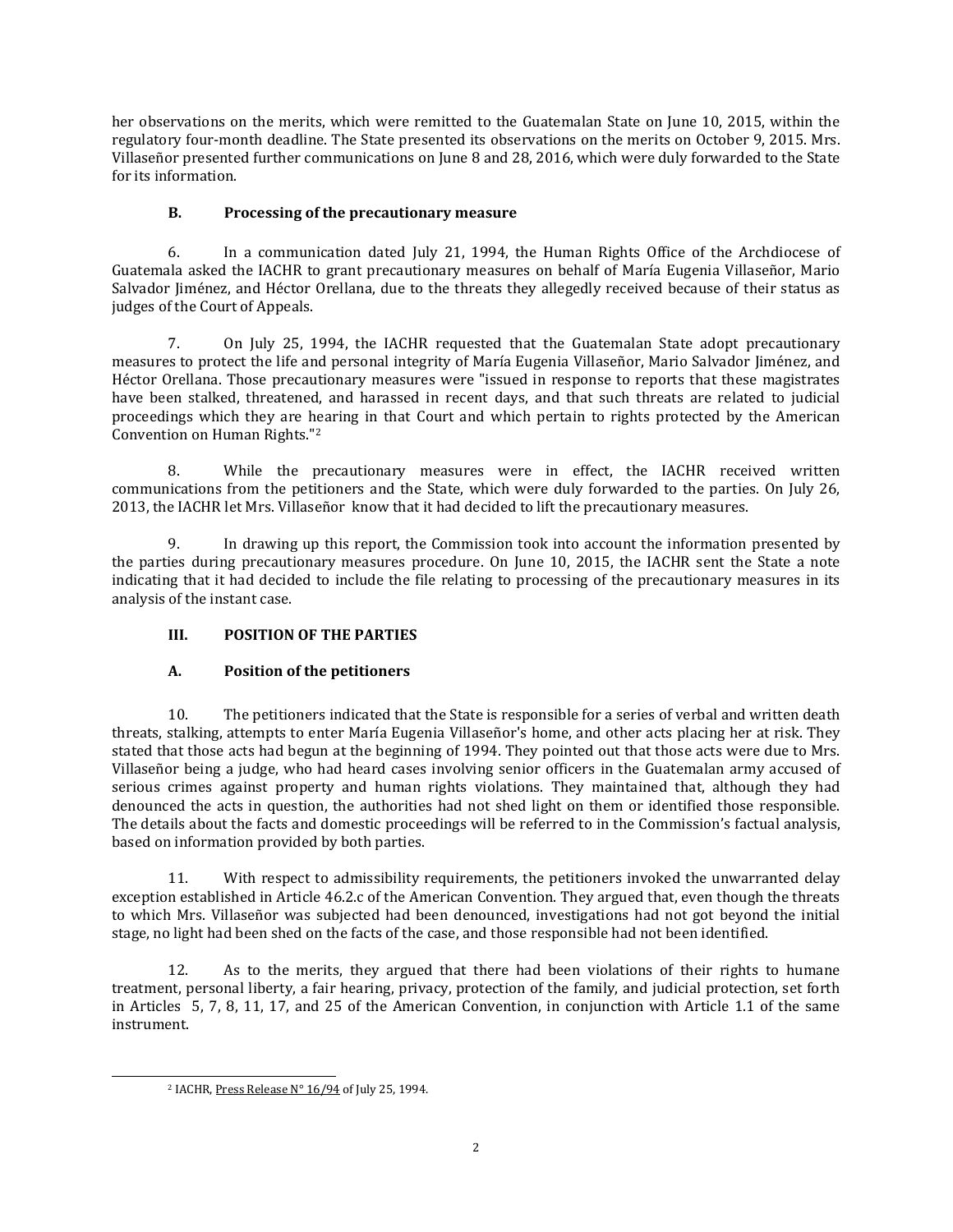13. The petitioners pointed out that the harassment of Mrs. Villaseñor due to the functions she performed as a judge constituted a serious threat to her personal integrity. They said that some of those threats had been made by State agents, making the State directly responsible for them. The acts denounced included the theft of her belongings by an unknown man while she was driving, attempts by unidentified persons to break into her vehicle and home, verbal death threats outside her home, an attempt to kidnap her daughter, and death threats over the phone.

14. The petitioners added that, after they had told the authorities about the aforementioned threats, the State delayed before adopting security measures to protect Mrs. Villaseñor. They acknowledged that the State provided policemen to protect Mrs. Villaseñor and her family. They pointed out that, nonetheless, there had been several shortcomings in the provision of that protection in practice. The petitioners singled out irregularities in the way the officers were rotated as well as the lack of financial resources to pay for their meals and/or transportation.

15. The petitioners said that the right to personal liberty of Mrs. Villaseñor and her family had been violated by the State's withdrawal of security measures for them in 2013. They said that the State had taken that decision after the IACHR had suspended precautionary measures. The petitioners claimed that the State had not conducted an assessment of the risk to which the alleged victim was exposed, so that she did not know on what grounds they had withdrawn protection measures.

16. The petitioners argued that all the threats and attacks against Mrs. Villaseñor applied also to her family, thereby violating the right to protection of the family. With respect to the incident that had occurred in 2007 (see below, paragraph 80), they pointed out that the State had violated her right to have her honor respected and her dignity recognized by not investigating the facts.

17. The petitioners further claimed that in March 2004 a local newspaper had published that Mrs. Villaseñor had been declared ineligible by the International Commission against Impunity in Guatemala in connection with her possible candidacy to a position as judge of the Supreme Court of Justice She maintained that there was no documentary evidence to support that claim. The petitioners added that in August 2005 another local newspaper had published a note stating, without any basis whatsoever, that Mrs. Villaseñor had received money "to favor General Efraín Ríos Montt", by allowing him an alternative to detention. She maintained that those acts insulted her honor and dignity.

18. The petitioners also argued that the State violated Mrs. Villaseñor's and her family's rights to judicial guarantees and judicial protection. They indicated that the remedies offered were neither adequate nor effective for guaranteeing real protection for the alleged victims. They maintained that no steps were taken to identify those responsible for the various acts of violence and threats against the alleged victim and the members of her family. They added that none of the complaints lodged got beyond the initial stage, so that no progress has been made with shedding light on the facts or punishing those responsible.

19. In addition, they maintained that in 2013 Mrs. Villaseñor was improperly dismissed from her position as Supervisor General of Courts (*Supervisora General de Tribunales*). According to the petitioners, Mrs. Villaseñor was notified of that dismissal without a hearing and without her being able to challenge that decision. They added that she had no adequate and effective remedy to question her dismissal. In respect of this last fact, the petitioners alleged violation of the right to work and to just, equitable and satisfactory conditions of work set forth in Articles 6 and 7 of the Additional Protocol to the American Convention on Human Rights in the Area of Economic, Social and Cultural Rights - "Protocol of San Salvador".

## **B. Position of the State**

20. The State's initial position was that the principle of equality of the parties and of their right to defense was violated during the proceedings before the IACHR. According to the State, "although the Commission indicates that [the] case is at the merits stage, (...) it is not known what proceedings have been carried out." Likewise, the State maintained that the petitioners had not explained in what way the members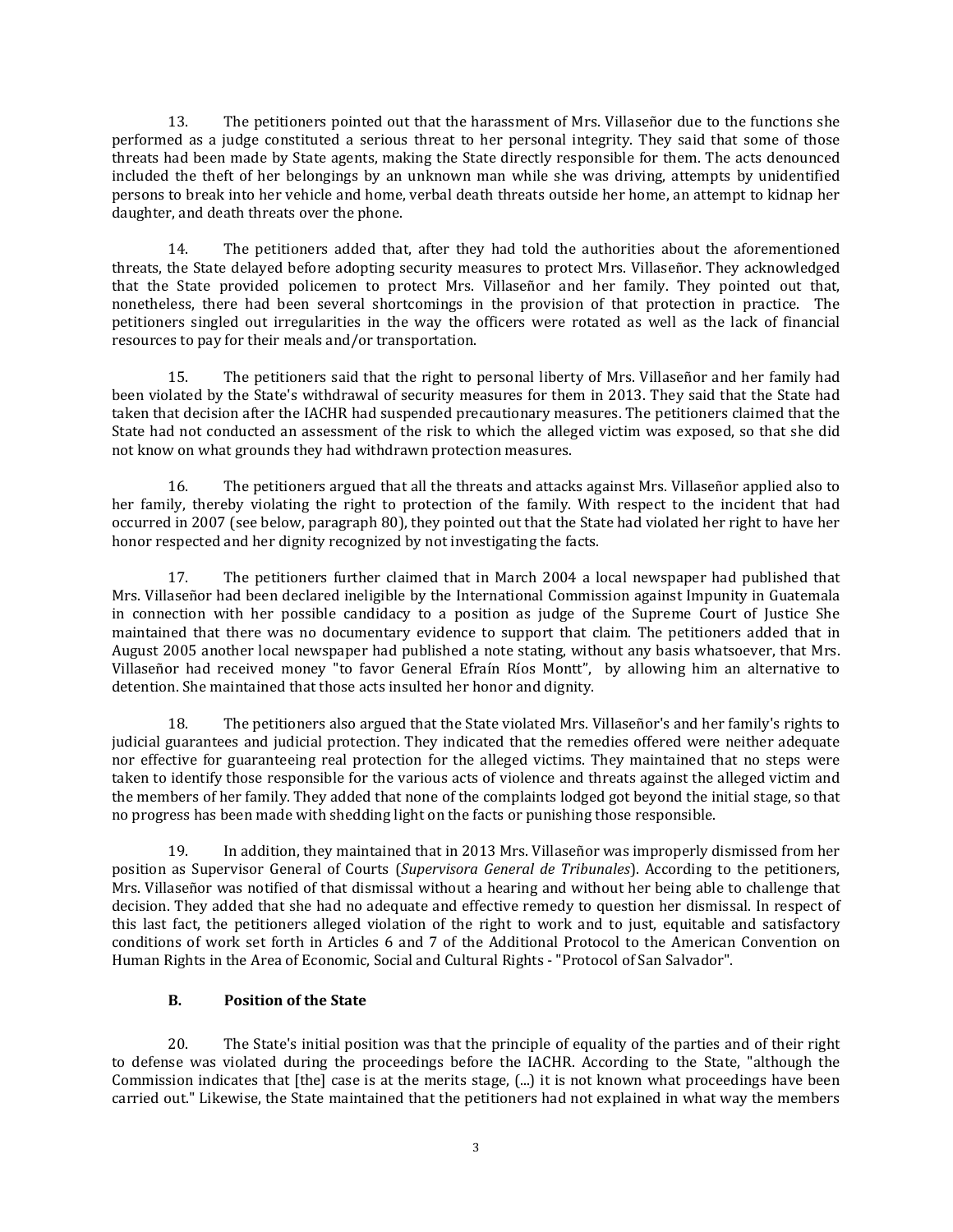of Mrs. Villaseñor's family should be considered victims. it explained that " in no way is it pointed out, expressed, or shown how, directly or indirectly, the other persons regard themselves as affected."

21. As to the admissibility of the petition, the State argued that domestic remedies had not been exhausted since the investigations into the threats received were still ongoing. The Commission takes note of the fact that the State did not present information or documentation regarding the status of the investigations nor the steps undertaken in connection with those investigations.

22. As regards the merits, the State acknowledged Mrs. Villaseñor's career as a public servant. It also acknowledged that she had received threats against her, which may have had to do with the cases she had heard as a judge. However, it maintained that the State was not responsible because the threats were attributed to non-State actors.

23. It pointed out that once Mrs. Villaseñor had lodged a complaint regarding those fact internally -- and as requested by the Commission when it granted precautionary measures in her favor -- the State had taken the necessary steps to provide her with protection. The State pointed out that between August 1994 and 1997, Mrs. Villaseñor had had four National Civilian Police officers for her personal security. The State added that two of them had been withdrawn as of 1997.

24. The State maintained that only in 2013, after almost 19 years of having provided protection measures on Mrs. Villaseñor's behalf, it had withdrawn that protection because the Inter-American Commission decided to suspend precautionary measures on behalf of the alleged victim. The State pointed out that, consequently, it had complied with its function of protecting Mrs. Villaseñor.

25. In addition, the State maintained that when it withdrew the protection measures n Mrs. Villaseñor's behalf, she "was engaged in other professional activities, different from those she had been carrying out when her circumstances were regarded as extremely urgent and serious." It stated that, nevertheless, a risk assessment was conducted, in which it was determined that the alleged victim was at medium risk because "there was no record of acts endangering her life and bodily integrity." The State added that Mrs. Villaseñor had not provided new information regarding facts that violated her rights. It pointed out that, on the contrary, her arguments were based on the same facts that gave rise to the precautionary measure.

## **IV. ANALYSIS OF COMPETENCE AND ADMISSIBILITY**

## **A. The Commission's competence** *ratione personae, ratione loci, ratione temporis* **and** *ratione materiae*

26. The petitioners have standing under Article 44 of the American Convention to lodge petitions. In addition, María Eugenia Villaseñor and her family were individuals under the jurisdiction of the State of Guatemala at the time of the facts adduced. Therefore, the Commission has *ratione personae* competence to examine the petition. The Commission is competent *ratione loci* to take cognizance of the petition, insofar as it alleges violations of the American Convention that are said to have taken place in the territory of a state party to that treaty.

27. Similarly, the IACHR has *ratione materiae* competence because the petition refers to alleged violations of the American Convention. The Commission is also competent *ratione temporis* to examine the claim as Guatemala has been a state party to the American Convention since May 25, 1978, when it deposited its instrument of ratification. Therefore, the obligation of the State to respect and ensure the rights recognized in the American Convention was in force at the time that the alleged facts are said to have occurred.

28. Pursuant to Article 19.6 of the Protocol of San Salvador, the Commission is competent to examine pleadings regarding alleged violations of rights established in Articles 8 and 13. Accordingly, the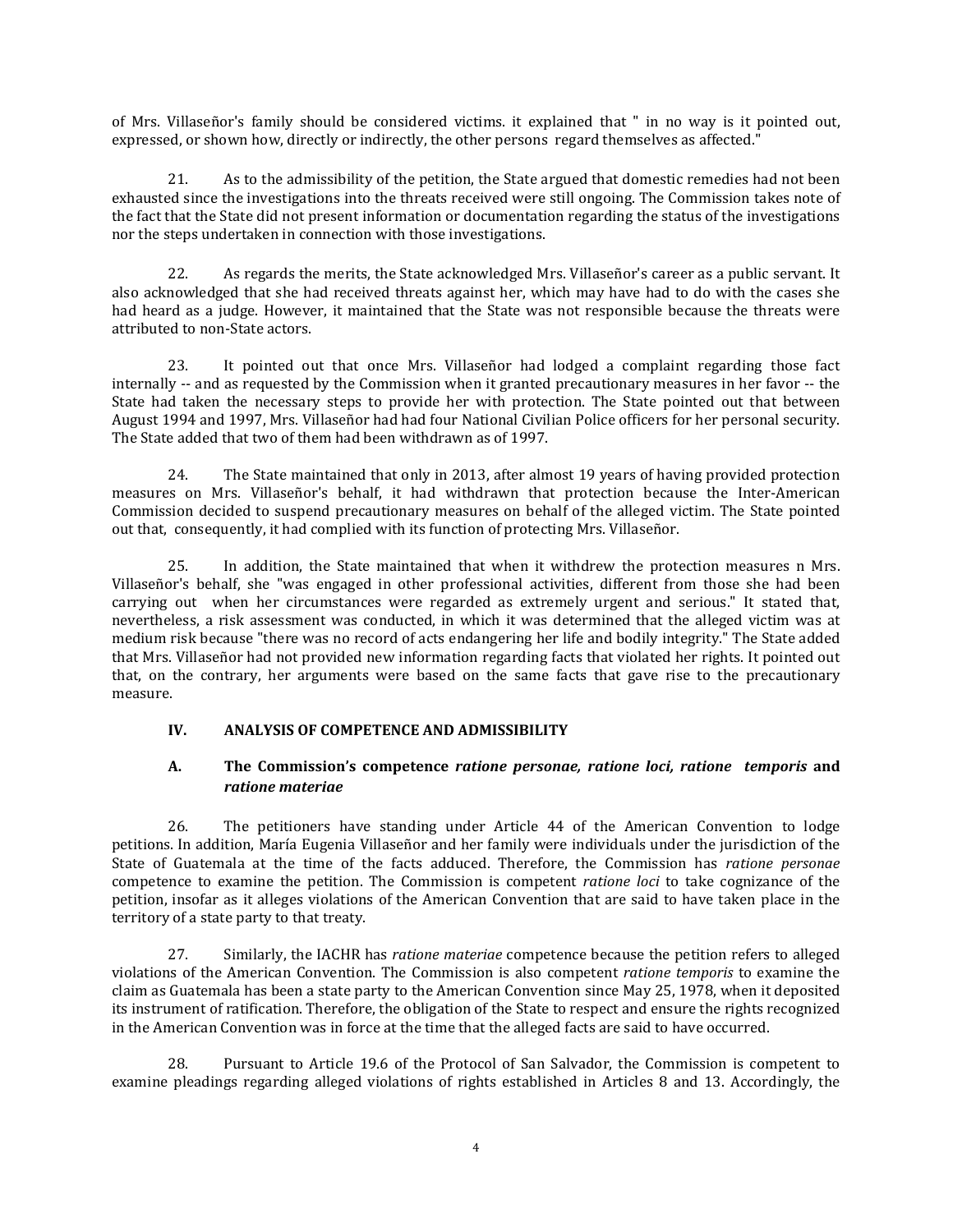IACHR does not have subject-matter jurisdiction to examine cases regarding alleged violations of rights established in Articles 6 and 7 of the Protocol of San Salvador in connection with an individual petition..

### **B. Exhaustion of domestic remedies**

29. Article 46(1)(a) of the American Convention provides that in order for a complaint submitted to the Inter-American Commission pursuant to Article 44 of the same instrument to be admissible, one must have pursued and exhausted domestic remedies in keeping with generally recognized principles of international law. This rule is designed to allow national authorities to examine alleged violations of protected rights and, as appropriate, to resolve them before they are taken up in an international proceeding.

30. That said, the prior exhaustion rule applies when there are actually available in the national system suitable and effective remedies to repair the alleged violation of human rights. In that regard, Article 46(2) of the Convention specifies that the requirement does not apply when: (i) there is no due process under domestic law to protect the right in question; (ii) the alleged victim did not have access to remedies under domestic law; or (iii) there is an unwarranted delay in the decision under those remedies. The IACHR reiterates its view that analysis of the requirements set forth in Articles 46 and 47 of the American Convention should be conducted in light of the situation given at the time a pronouncement is made regarding the admissibility or inadmissibility of the petition.<sup>3</sup>

31. The information available indicates that the alleged victim filed a series of complaints regarding the alleged threats and other acts of harassment and that currently the investigations are still at a preliminary stage without a final decision, without light having been shed on the facts, and without identification of those responsible. The Commission recalls that when petitioners invoke one of the exceptions set forth in Article 46 (2) of the Convention, as in this case, it is up to the State to demonstrate that those exceptions do not apply to that specific case.

32. The Commission observes that the Guatemalan State did not submit any justification whatsoever, in accordance with the preliminary assessment standard corresponding to that stage, why the investigations had taken as many as 21 years - since the first pleadings concerning threats and acts of aggression. The Commission stresses that the same applies to the complaints about subsequent deeds, in the sense that investigations are still at a preliminary stage without any specific justification by the State of why they are taking so long.

33. Therefore, without prejudging the merits of the matter, the Commission finds that, *prima facie*, the State is guilty of unwarranted delay and, therefore, the exception recognized in Article 46 (2) (c) of the American Convention applies.

## **C. Timeliness of the petition**

34. Article  $46(1)(b)$  of the Convention establishes that in order for a petition to be declared admissible it must be presented within six months counted from the date on which the petitioner was notified of the final decision that exhausted remedies in the domestic jurisdiction. This rule shall not apply when the Commission finds that one or more of the exceptions to the rule of prior exhaustion of domestic remedies set forth in Article 46(2) of the Convention are applicable. In such cases, the Commission must determine whether the petition was presented within a reasonable time, in accordance with Article 32 of its Rules of Procedure.

35. The Commission concluded that in this case there has been an unwarranted delay, as envisaged at Article 46(2)(c) of the American Convention. The initial petition was presented on September 22, 1994, that is to say, within a reasonable period of time since the first acts alleged by Mrs. Villaseñor

 $\overline{\phantom{a}}$ <sup>3</sup> IACHR, [Report](http://www.oas.org/en/iachr/decisions/2015/PEAD1413-04EN.pdf) No. 8/15, Petition 1413-04 and others. Admissibility, Gloria Jorge López et al., Peru, par. 303; and [Report](http://www.cidh.org/annualrep/2010eng/PEAD744-98EN.DOC) No. [108/10,](http://www.cidh.org/annualrep/2010eng/PEAD744-98EN.DOC) Petition 744-98 and others, Admissibility, Orestes Auberto Urriola Gonzáles et al., Peru, August 26, 2010, par. 54.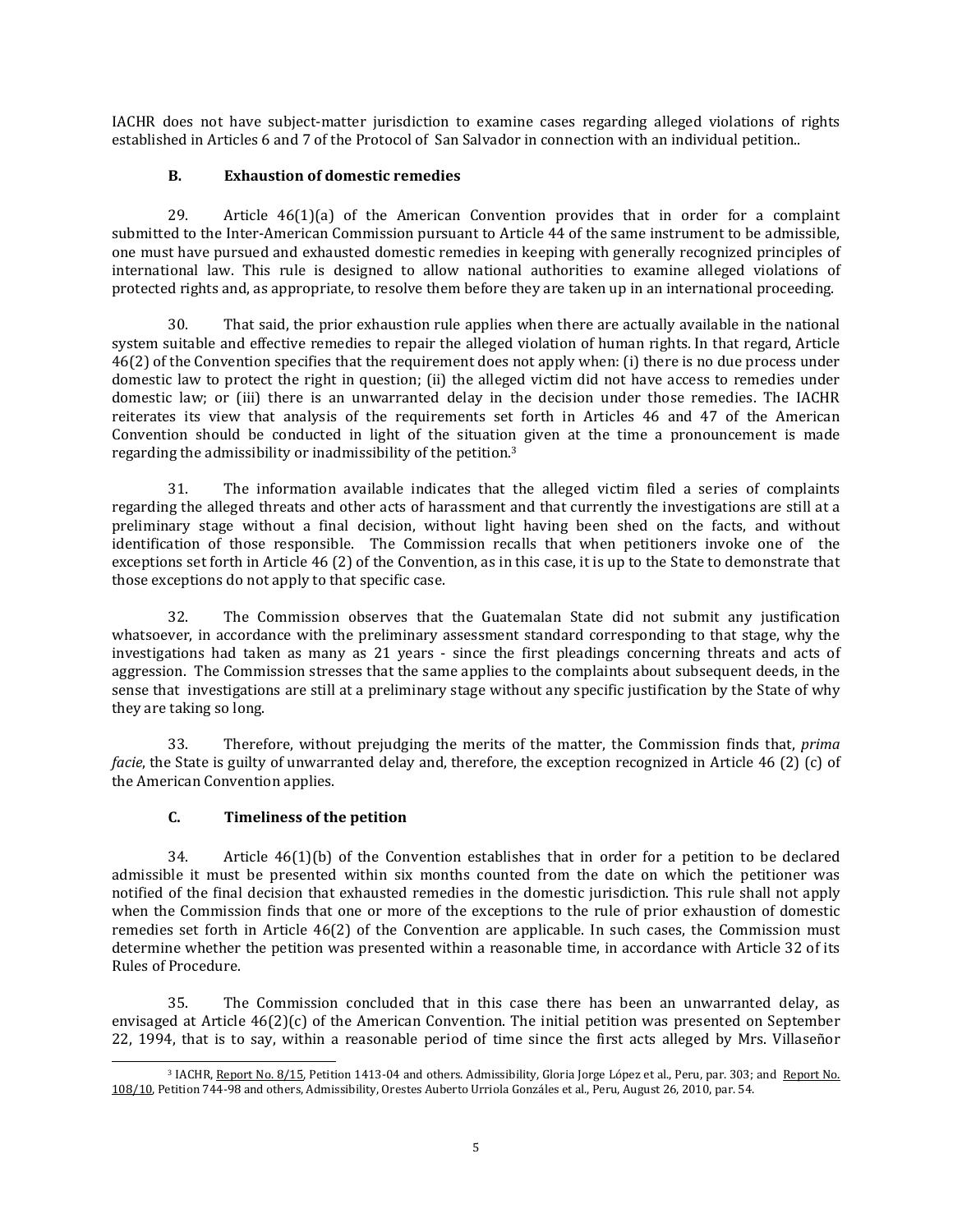occurred. The Commission also takes into account in this matter the nature of the allegations and the alleged risks faced by the alleged victim.

## **D. Duplication of proceedings and international res judicata**

36. Article  $46(1)(c)$  provides that the admissibility of petitions is subject to the requirement that the subject "is not pending in another international proceeding for settlement," while Article 47(d) of the Convention stipulates that the Commission shall not admit a petition that "is substantially the same as one previously studied" by the Commission or by another international organization. In the instant case, the parties have not argued the existence of either of those circumstances, nor can they be deduced from the record.

# **E. Colorable claim (characterization of the facts alleged)**

37. For purposes of admissibility, the Commission must decide whether the petition states facts that tend to establish a violation, as stipulated in Article 47(b) of the American Convention, whether the petition is "manifestly groundless" or whether it is "obviously out of order," as per Article 47(c). The standard by which to assess these extremes is different from the one needed to decide the merits of a petition. The Commission must perform a *prima facie* evaluation to examine whether the complaint establishes a basis for an apparent or potential violation of a right guaranteed by the Convention and not to establish the existence of a violation. Such a review is a summary analysis that does not imply any pre-judging or anticipation of an opinion on the merits.

38. Neither the American Convention nor the Rules of Procedure of the IACHR require that the petition identify the specific rights allegedly violated by the State in a matter submitted to the Commission, though the petitioners may do so. It is up to the Commission, based on the case-law of the system, to determine in its admissibility reports which provision of the relevant inter-American instruments is applicable or could be established as having been violated, if the facts alleged are sufficiently proven.

39. The Commission considers that the petitioners' pleadings points to deeds that could constitute violation of the rights to personal integrity, judicial guarantees and judicial protection established in Articles 5.1, 8.1 and 25.1 of the American Convention, in conjunction with the obligations established in Article 1.1 of the same instrument. Furthermore, bearing in mind the causal relationship alleged by the petitioners between the acts against Mrs. Villaseñor and the performance of her functions as a judge, the Commission will take into account, in respect of all the violations established, the State's obligations derived from the principle of the independence of the judiciary that prove to be relevant in its analysis of the case. At the same time, the IACHR considers that it lacks sufficient information to establish possible violations of the rights to personal liberty, protection of honor and dignity, and protection of the family, set forth in Articles 7, 11, and 17 of the American Convention.

40. Finally, with respect to the press releases published in 2014 and 2015 that are alleged to have been detrimental to Mrs. Villaseñor's honor and dignity, and the arguments relating to her allegedly improper dismissal from her position as Supervisor General of Courts, the Commission does not discern, on the basis of the information submitted, factors that would enable it to relate such recent events with the core subject matter of the instant case.

## **V. PROVEN FACTS**

# **A. Background on the situation of justice system operators in Guatemala**

41. The Inter-American Commission pronounced on the lack of security for judges in Guatemala during the 1990s. In its 1993 report on the human rights situation in Guatemala, it pointed out that judges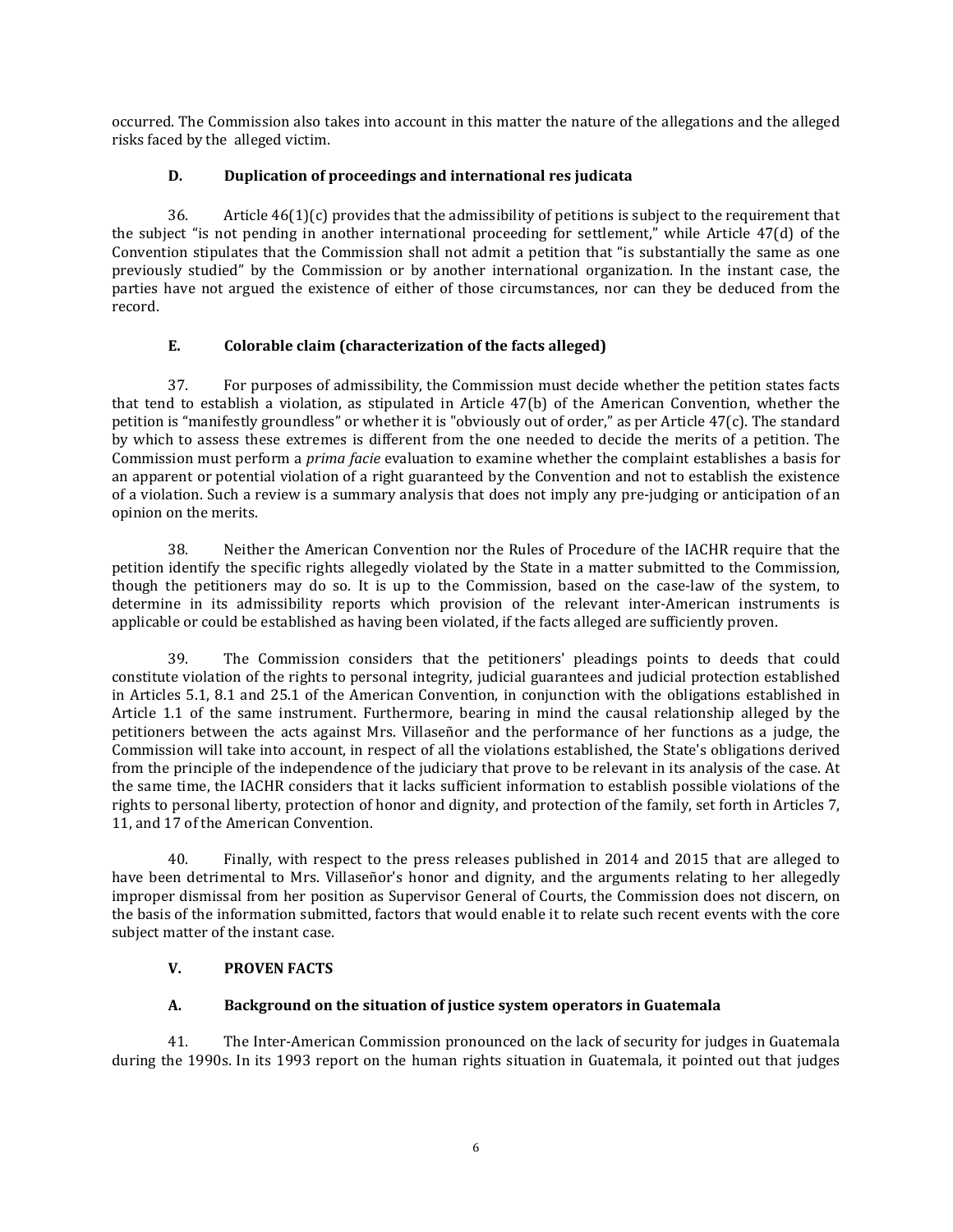who have handed down "exemplary judgments (...) risk their jobs and even their life."<sup>4</sup> The IACHR maintained that the judiciary in Guatemala "faced numerous internal difficulties and threats from outside" when it came to "achieving due process and punishment of State agents responsible for violations."<sup>5</sup>

42. Subsequently, in its 2001 Report on the Situation of Human Rights in Guatemala, the Commission described the "widespread threats and attacks against judges in order to influence judicial proceedings" as one of the most serious problems for the administration of justice."<sup>6</sup> It maintained that judges at all levels had complained of threats and security issues."<sup>7</sup> It added that "the acts of intimidation range from death threats and other threats (...) to harassment, assault, the sending of packages containing bombs, and, in the most extreme cases murder."<sup>8</sup>

43. The Commission concluded that "the severity of this problem is exacerbated and perpetuated by the lack of an effective response by the State."<sup>9</sup> Accordingly, it explained that that lack of a response by the State "means that the State did not protect the individuals at risk; nor did it investigate where the intimidation was coming from; nor did it try and punish those responsible.<sup>10</sup>

44. In its concluding observations on Guatemala in 1996, the United Nations Human Rights Committee had the following to say:

The Committee notes with concern that members of various social sectors, particularly members of the judiciary, lawyers (...) are subject to intimidation, death threats and even murder, thus facing serious obstacles in the legitimate performance of their duties. The Committee deplores that effective measures have not yet been taken to prevent the recurrence of such acts. 11

45. That concern was reiterated by the same Committee in its concluding observations on Guatemala in 2001.12. The Committee added that Guatemala "must adopt all necessary -- prevention and protection -- measures to ensure that members of various social sectors, particularly members of the judiciary, lawyers  $(...)$  may perform their duties without any kind of intimidation." $13$ 

46. Furthermore, the Special Rapporteur at the time on the independence of judges and layers pointed out in his January 2000 report that in Guatemala, in matters relating to human rights violations, "Judges have been the victims of threat, act of intimidation, and harassment."<sup>14</sup> Given that situation, the Rapporteur maintained that the State, "adducing lack of financial resources, has not provided protection for

<sup>4</sup> IACHR, *Fourth Report on the Situation of Human Rights in [Guatemala](http://www.cidh.org/countryrep/Guatemala93eng/toc.htm)*, OEA/Ser.L/V/II.83 Doc. 16, June 1, 1993, Conclusions.

 $\overline{\phantom{a}}$ 

<sup>9</sup> IACHR, *Fifth Report on the Situation of Human Rights in [Guatemala](http://www.cidh.org/countryrep/Guate01eng/TOC.htm)*, OEA/Ser.L/V/II.111 Doc. 21 rev. April 6, 2001, par. 47.

<sup>5</sup> IACHR, *Fourth Report on the Situation of Human Rights in [Guatemala](http://www.cidh.org/countryrep/Guatemala93eng/toc.htm)*, OEA/Ser.L/V/II.83 Doc. 16, June 1, 1993, Chapter II: Legal and Institutional Guarantees.

<sup>6</sup> IACHR, *Fifth Report on the Situation of Human Rights in [Guatemala](http://www.cidh.org/countryrep/Guate01eng/TOC.htm)*, OEA/Ser.L/V/II.111 Doc. 21 rev. April 6, 2001, par. 47.

<sup>7</sup> IACHR, *Fifth Report on the Situation of Human Rights in [Guatemala](http://www.cidh.org/countryrep/Guate01eng/TOC.htm)*, OEA/Ser.L/V/II.111 Doc. 21 rev. April 6, 2001, par. 50.

<sup>8</sup> IACHR, *Fifth Report on the Situation of Human Rights in [Guatemala](http://www.cidh.org/countryrep/Guate01eng/TOC.htm)*, OEA/Ser.L/V/II.111 Doc. 21 rev. April 6, 2001, par. 50.

<sup>10</sup> IACHR, *Fifth Report on the Situation of Human Rights in [Guatemala](http://www.cidh.org/countryrep/Guate01eng/TOC.htm)*, OEA/Ser.L/V/II.111 Doc. 21 rev. April 6, 2001, par. 52.

<sup>&</sup>lt;sup>11</sup> United Nations, Human Right Committee, Concluding [Observations,](http://tbinternet.ohchr.org/_layouts/treatybodyexternal/Download.aspx?symbolno=CCPR%2fC%2f79%2fAdd.63&Lang=en) Guatemala, April 3, 1996, par. 18. Available at: http://www.refworld.org/docid/3ae6b0290.html

<sup>&</sup>lt;sup>12</sup> United Nations, Human Right Committee, Concluding [Observations,](http://docstore.ohchr.org/SelfServices/FilesHandler.ashx?enc=6QkG1d%2fPPRiCAqhKb7yhsmq1D%2b4Wvg6LhA1iuk%2bHo%2bXIYW%2fxIRPEbjg1qhsRocMXMCCR27wFgLz%2fl%2f8yVqlnRW8tfhRFWaFM0IH0ZROrRnr3FMcIuHmp7kfMhb0nBw7C) Guatemala, Saturday, August 27, 2011, par. 21.

<sup>&</sup>lt;sup>13</sup> United Nations, Human Right Committee, Concluding [Observations,](http://docstore.ohchr.org/SelfServices/FilesHandler.ashx?enc=6QkG1d%2fPPRiCAqhKb7yhsmq1D%2b4Wvg6LhA1iuk%2bHo%2bXIYW%2fxIRPEbjg1qhsRocMXMCCR27wFgLz%2fl%2f8yVqlnRW8tfhRFWaFM0IH0ZROrRnr3FMcIuHmp7kfMhb0nBw7C) Guatemala, Saturday, August 27, 2011, par. 21.

<sup>&</sup>lt;sup>14</sup> U.N., Report of the Special Rapporteur on the [independence](http://daccess-dds-ny.un.org/doc/UNDOC/GEN/G00/100/32/PDF/G0010032.pdf?OpenElement) of judges and lawyers, Mr. Param Coomaraswamy, Guatemala. January 6, 2000, par. 35.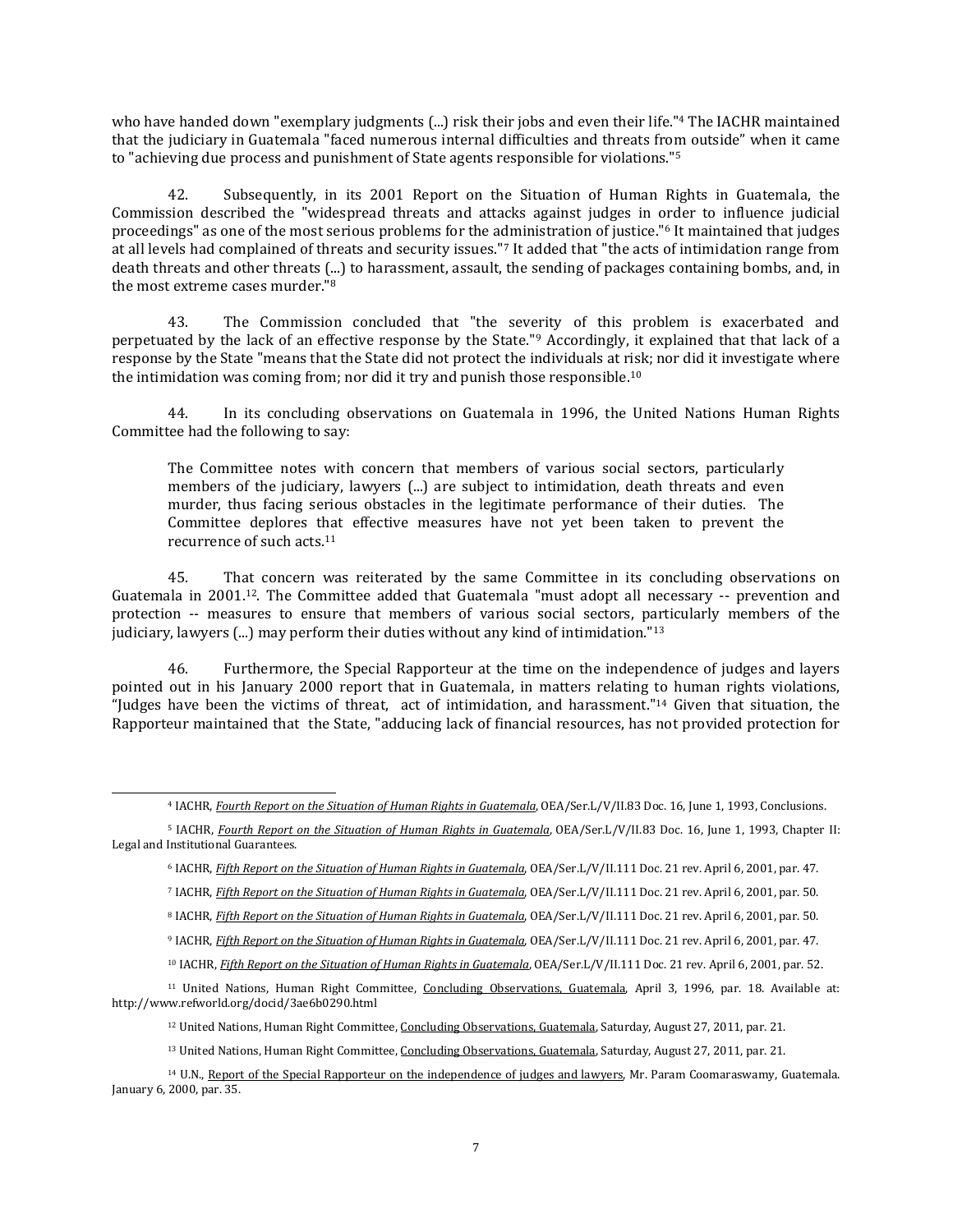judges (...) who are the butt of threats."15. He added that "on the rate occasions when protection is granted, the persons assigned by the authorities are apparently not ideal and some even have criminal records."<sup>16</sup>

47. Later on, in October 2009, the Special Rapporteur at the time on the independence of judges and lawyers presented a new report on Guatemala, ii which he pointed out that "the attacks on justice operators are still a matter of grave concern."<sup>17</sup> He explained that "despite the establishment of the Unit for Crimes against Justice Operators within the Public Prosecution Service [*Ministerio Público*], no progress has been made with the investigations into such crimes and with bringing their perpetrators to justice."<sup>18</sup>

48. Finally, in its 2013 report, "Guarantees for the Independence of Justice System Operators," the Inter-American Commission compiled the following information on the situation of justice system operators in Guatemala between 2009 and 2012:

Seven justice system operators were reported to have been murdered in 2009. In addition, at least three judges were allegedly murdered between 2009 and February 2011, along with a prosecutor murdered in 2011. According to information received by the Commission, between 2002 and 2012, 640 judges and magistrates were subjected to threats and intimidation, 24 were assaulted, and 5 kidnapped. Eleven administrators of justice were murdered. Thirty-two of the cases of threats and intimidation occurred in first half 2012. According to information provided by the Guatemalan State, there were 54 denunciations of crimes against prosecutors in 2010; 57 in 2011; and 61 in 2012 $(...)$ .<sup>19</sup>

#### **B. Regarding María Eugenia Villaseñor, her immediate family, and her work in the Judiciary**

49. Based on the information and documentation provided by the parties, the Commission notes that there is no disagreement regarding the fact that María Eugenia Villaseñor was actively serving in the judiciary as a judge throughout the period of the alleged facts.

50. Mrs. María Eugenia Villaseñor indicated that her immediate family consisted of her daughter Beatriz Eugenia Villaseñor; her brother Francis Antonio Villaseñor Velarde; and her sister Rosa Antonieta Villaseñor Velarde.<sup>20</sup>

51. Mrs. Villaseñor provided information regarding a number of cases she had examined as a judge and various activities she had engaged in that, in her opinion, had triggered the threats and other forms of persecution against her described below. The State did not question the specific information regarding María Eugenia Villaseñor 's work as a judge or the cases she had heard, so that the IACHR considers the details regarding her activities, as described below, as proven.

52. Mrs. Villaseñor pointed out that she had examined the investigation into the murder of anthropologist Myrna Mack Chang, involving government officials.<sup>21</sup> According to information in the public

 $\overline{\phantom{a}}$ <sup>15</sup> U.N., Report of the Special Rapporteur on the [independence](http://daccess-dds-ny.un.org/doc/UNDOC/GEN/G00/100/32/PDF/G0010032.pdf?OpenElement) of judges and lawyers, Mr. Param Coomaraswamy, Guatemala. January 6, 2000, par. 35.

<sup>16</sup> U.N., Report of the Special Rapporteur on the [independence](http://daccess-dds-ny.un.org/doc/UNDOC/GEN/G00/100/32/PDF/G0010032.pdf?OpenElement) of judges and lawyers, Mr. Param Coomaraswamy, Guatemala. January 6, 2000, par. 35.

<sup>17</sup> U.N., Report of the Special Rapporteur on the [independence](http://daccess-dds-ny.un.org/doc/UNDOC/GEN/G09/162/23/PDF/G0916223.pdf?OpenElement) of judges and lawyers, Mr. Param Coomaraswamy, Guatemala. October 1, 2009, par. 78.

<sup>18</sup> U.N., Report of the Special Rapporteur on the [independence](http://daccess-dds-ny.un.org/doc/UNDOC/GEN/G09/162/23/PDF/G0916223.pdf?OpenElement) of judges and lawyers, Mr. Param Coomaraswamy, Guatemala. October 1, 2009, par. 79.

<sup>19</sup> IACHR, Guarantees for the Independence of Justice Operators. Towards [strengthening](http://www.oas.org/es/cidh/defensores/docs/pdf/Justice-Operators-2013.pdf) access to justice and the rule of law in the *[Americas](http://www.oas.org/es/cidh/defensores/docs/pdf/Justice-Operators-2013.pdf)*. OEA/Ser.L/V/II. Doc. 44, December 05, 2013, par. 155.

<sup>20</sup> Petitioners' communication of May 7, 2014.

<sup>21</sup> Petitioners' communication of September 30, 1994.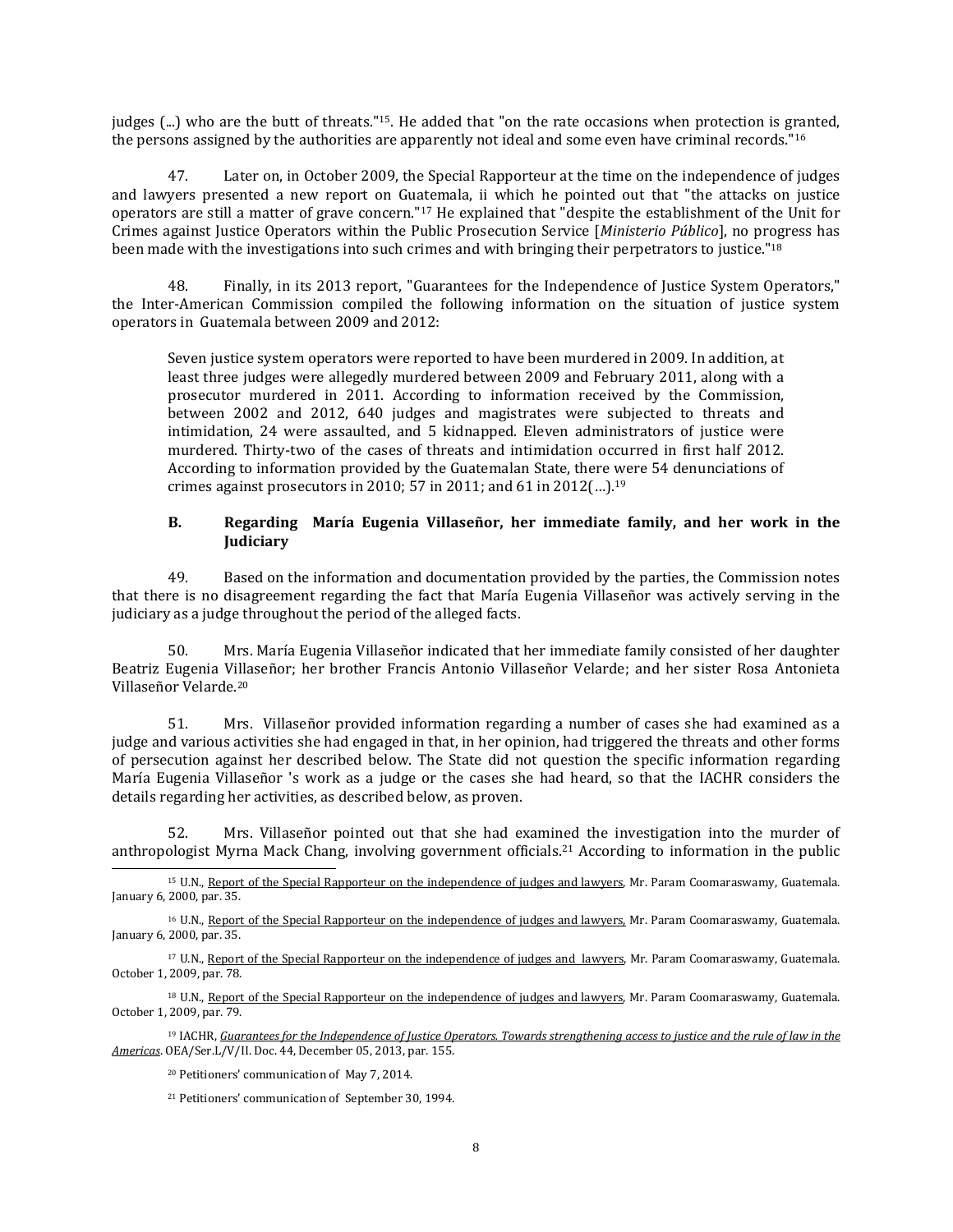domain, in July 1991, Mrs. Villaseñor examined the case and order the arrest of Noél de Jesús Beteta Alvarez.<sup>22</sup> The Commission notes that that case was later examined by the organs of the [inter-American] system and culminated in a judgment of the Inter-American Court of Human Rights, handed down on November 25, 2003. In that judgment, the Inter-American Court ruled that Guatemala bore international liability for the murder of Myrna Mack Chang in September 1990 by military personnel and for failure to investigate and punish the perpetrators.<sup>23</sup>

53. Mrs. Villaseñor also pointed out that she had taken part in the proceedings regarding the purchase/sale of three helicopters in which three government officials had been accused of over valuation.<sup>24</sup>

54. In his January 2000 report , the Special Rapporteur at that time on the independence of judges and lawyers referred to Mrs. Villaseñor 's situation as follows:

(...) María Eugenia Villaseñor, a member of the Court of Appeals, also complained of the persecution she said she had suffered for participating in high-profile human rights-related cases, such as the proceedings regarding the murder of the anthropologist Myrna Mack.<sup>25</sup>

55. According to information provided by the petitioners, in 1994 María Eugenia Villaseñor was a judge in the Third Court of Appeals.<sup>26</sup> At the time, she also took part in conferences on the independence of the judiciary.<sup>27</sup> In addition, along with other attorneys and Fundación Mack, she was a co-proponent of amendments to the draft Public Prosecution Service Act.<sup>28</sup>

56. In 1994, Mrs. Villaseñor published a book entitled "Myrna Mack and her encounter with justice."<sup>29</sup> Mrs. Villaseñor stated that that book included a history of the Judiciary in 1980, which recounts the murders of judges, along with the facts regarding the death of Myrna Mack and the response of the judiciary.<sup>30</sup> That book was cited in the report of the Commission for Historical Clarification.<sup>31</sup>

57. Mrs. Villaseñor pointed out that in January 1997 she had played a part in handing down a judgment that was widely publicized in the media in which it was resolved, pursuant to the American Convention, not to ratify a death sentence in a kidnapping case.<sup>32</sup> She also participated as a judge of the Court of Appeals in the proceedings relating to the execution of University student Julio Cu Quim in April 1992.<sup>33</sup> In that case, the Court of Appeals sentenced some 30 policemen and private guards for the death of Mr. Cu Quim.<sup>34</sup>

<sup>22</sup> Scientists and Human Rights in [Guatemala:](https://www.nap.edu/read/2038/chapter/8) Report of a Delegation (1992). Appendix D.

<sup>23</sup> See: I/A Court HR. *Case of Myrna Mack Chang v.* Guatemala. Merits, Reparations and Costs. Judgment of November 25, 2003. Series C No. 101,

<sup>24</sup> Petitioners' communication of September 30, 1994.

<sup>25</sup> U.N., Report of the Special Rapporteur on the [independence](http://daccess-dds-ny.un.org/doc/UNDOC/GEN/G00/100/32/PDF/G0010032.pdf?OpenElement) of judges and lawyers, Mr. Param Coomaraswamy, Guatemala. Thursday, January 06, 2000, par. 37.

<sup>26</sup> Petitioners' communication of September 20, 1994.

<sup>27</sup> Petitioners' communication of Friday, September 30, 1994.

<sup>28</sup> Petitioners' communication of Friday, September 30, 1994.

<sup>29</sup> See: http://www.worldcat.org/title/myrna-mack-y-su-encuentro-con-la-justicia/oclc/31358110

<sup>30</sup> Petitioners' communication of November 23, 1994.

<sup>31</sup> Report of the Commission for Historical Clarification. Volume III, Human Rights [Violations](http://www.worldcat.org/title/myrna-mack-y-su-encuentro-con-la-justicia/oclc/31358110) and Acts of Violence, footnote

325.

 $\overline{\phantom{a}}$ 

<sup>32</sup> Petitioners' communication of April 1, 1997.

<sup>33</sup> See: [http://www.prensalibre.com/hemeroteca/condenan-a-22-policias-a-prision-en-1993.](http://www.prensalibre.com/hemeroteca/condenan-a-22-policias-a-prision-en-1993) Petitioners' communication of April 1, 1997.

<sup>34</sup> See: [http://www.prensalibre.com/hemeroteca/condenan-a-22-policias-a-prision-en-1993.](http://www.prensalibre.com/hemeroteca/condenan-a-22-policias-a-prision-en-1993) Petitioners' communication of April 1, 1997.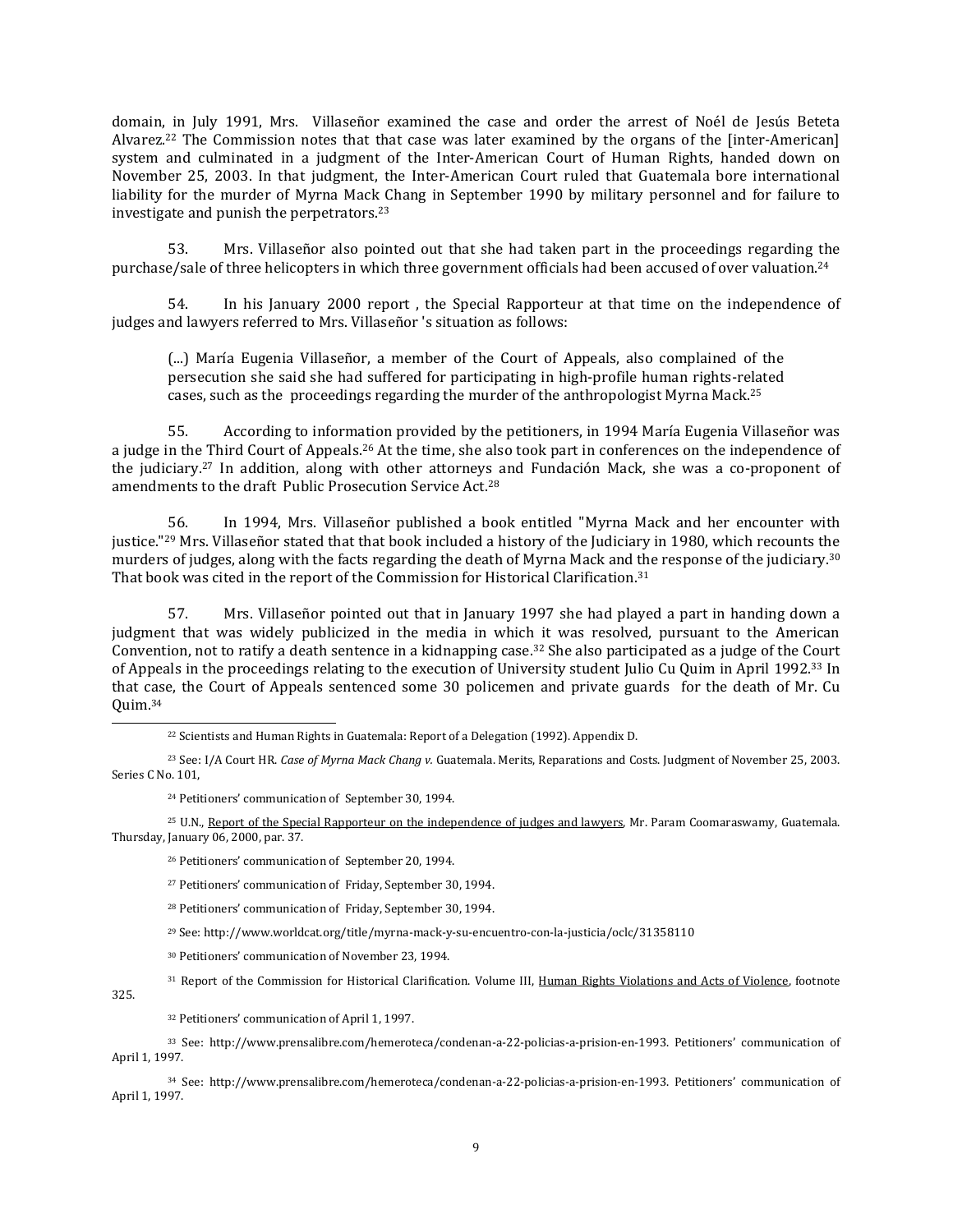58. The petitioners pointed out that in 2000 Mrs. Villaseñor was elected President of the Association of Judges and Magistrates of the Judiciary. 35

59. In May 2014, Mrs. Villaseñor was working as a judge pro tempore in the Fifth Division of the Court of Appeals, based in Quetzaltenango.<sup>36</sup>

#### **C. Regarding the threats against Mrs. Villaseñor**

60. The case file before the Commission describes a series of occurrences between 1994 and 2002 that amounted to various forms of threat, intimidation, and harassment related to Mrs. Villaseñor's activities as a judge in Guatemala. As regards the evidence for these occurrences, the Commission has the description given by the victim to the IACHR and to a number of State authorities, as well as press releases and a number of pronouncements by the Human Rights Ombudsman (*Procurador de los Derechos Humanos*). Following is an account of those occurrences in chronological order, with indications of the documentation in the possession of the Commission regarding each one.

61. According to Mrs. Villaseñor's description, towards the end of February 1994, she was robbed of her belongings by an unknown man on a motorbike, while she was in her car.<sup>37</sup> She said that on May 20, 1994, an unknown person attempted to enter her vehicle and destroyed the lock on her car.<sup>38</sup> She added that on July 6 of the same year, an unknown person destroyed one of the tires on her car.<sup>39</sup>

62. Mrs. Villaseñor stated that on June 11, 1994 two men, "who appeared to be soldiers," wanted to get into her home.<sup>40</sup> She said that June 20 of the same year, unknown persons "threatened to kill her."<sup>41</sup> She also said that in mid-July, 1994 she hear some men saying outside her home "we have got to kill that old  $woman$  "42

63. According to Mrs. Villaseñor's statement, on August 29, 1994, the policeman guarding her home, Miguel Pacheco, was stopped and beaten by three unknown people who allegedly told him to "get away from here because we, the people who live here, are going to kill her."<sup>43</sup> Mr. Pacheco said that the people who stopped him interrogated him about Mrs. Villaseñor's activities, in particular about the routes she took<sup>44</sup> and her relationship to Helen Mack, the sister of the deceased Myrna Mack.<sup>45</sup>

64. Mrs. Villaseñor said that a few days later there was an attempt to kidnap her daughter.<sup>46</sup> She also said that she had received several anonymous phone calls threatening to kill her because of the publication of her book about Myrna Mack.<sup>47</sup>

 $\overline{\phantom{a}}$ 

- <sup>38</sup> Petitioners' communication of September 30, 1994.
- <sup>39</sup> Petitioners' communication of September 30, 1994.
- <sup>40</sup> Petitioners' communication of September 30, 1994.
- <sup>41</sup> Petitioners' communication of September 30, 1994.
- <sup>42</sup> Petitioners' communication of Friday, September 30, 1994.

<sup>43</sup> Petitioners' communication of September 20, 1994.

<sup>44</sup> Press release, "Agente Pacheco relata los momentos en que estuvo secuestrado" , September 1, 1994. Attached to the petitioners' communication of September 20, 1994.

<sup>45</sup> Press release, "Magistrada Villaseñor analiza posibilidad de exiliarse" , August 31, 1994. Attached to the petitioners' communication of September 20, 1994.

<sup>46</sup> Petitioners' communication of May 7, 2014.

<sup>35</sup> Petitioners' communication of June 20, 2000.

<sup>36</sup> Petitioners' communication of May 7, 2014.

<sup>37</sup> Petitioners' communication of September 30, 1994.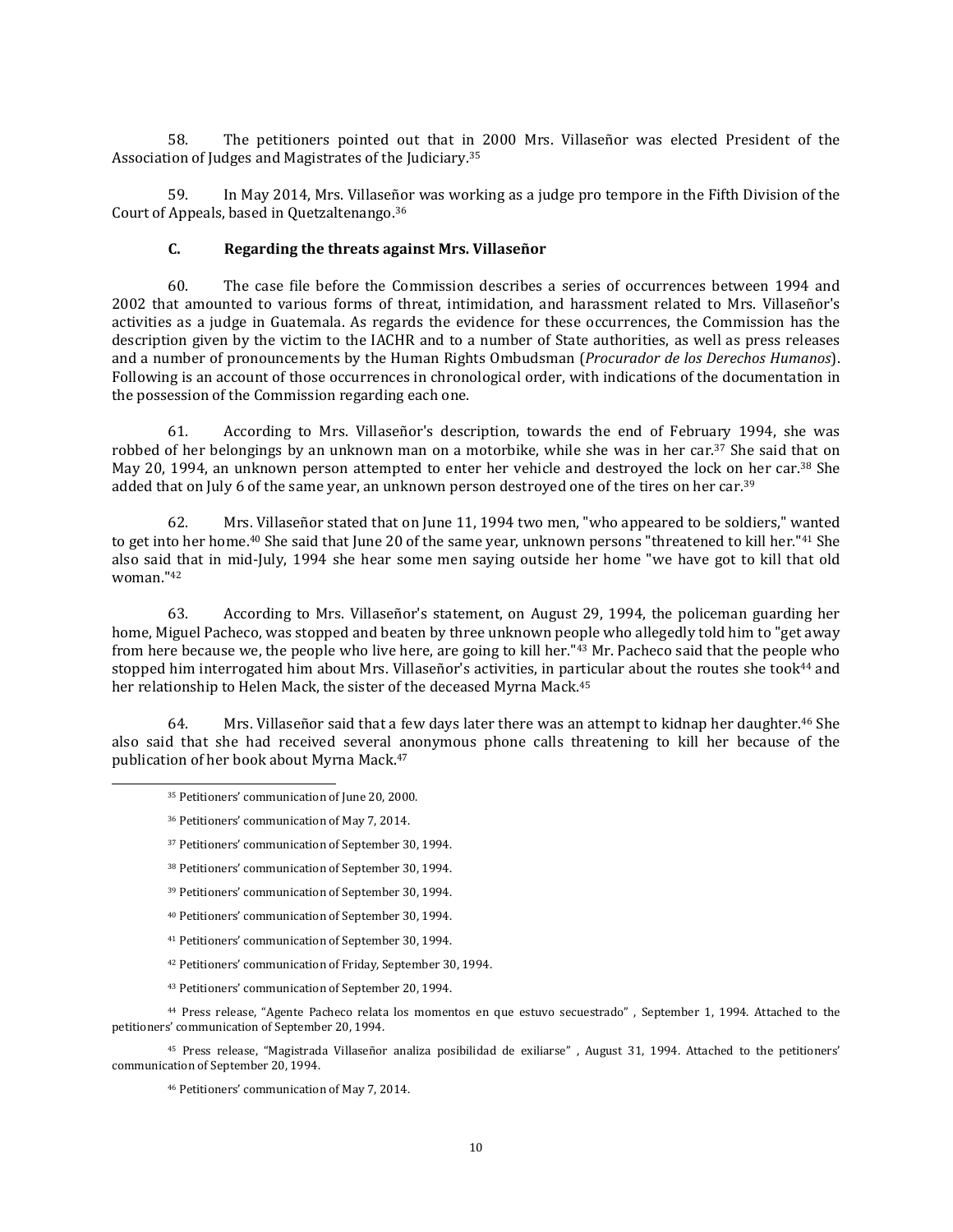65. Mrs. Villaseñor stated that, because of all the threats she had been subjected to, on September 1 of that year she left Guatemala to go to Costa Rica.<sup>48</sup> She said she had asked for 30 days' leave, which the Supreme Court granted.<sup>49</sup> She said she returned to Guatemala on September 30, 1994.<sup>50</sup>

66. On September 5, 1994, the Human Rights Ombudsman issued a resolution in which he concluded that, given the threats she had been subjected to, Mrs. Villaseñor's right to integrity and safety had been violated because "the State, failing to do its duty, did not guarantee those rights by deploying security forces."<sup>51</sup> The Commissioner requested the Ministry of the Interior to conduct an exhaustive investigation of the facts.<sup>52</sup>

67. Mrs. Villaseñor stated that in October 1994 she was appointed to the Ninth Division of the Appeals Court in Antigua Guatemala as part of a series of appointments made by Congress.<sup>53</sup> On October 16. 1994, she filed an action with the Supreme Court for protection of rights guaranteed by the Constitution (*amparo*) on account of the violation of her right to life, safety, equal working conditions and independence in the judiciary.<sup>54</sup> She asked that she be reinstated as a judge in one of the Divisions of the Court of Appeals in criminal matters in the capital.<sup>55</sup> María Eugenia Villaseñor maintained that that application was denied.<sup>56</sup> The Commission does not have a copy of that decision nor information as to why the request was turned down.

68. Mrs. Villaseñor reported new occurrences in December 1995.<sup>57</sup> She said that unknown men had entered her home.<sup>58</sup> She said they also cut the telephone wire.<sup>59</sup> She added that various unidentified vehicles using the same number plate were watching her house.<sup>60</sup> She said that on January 2, 1996, she had notified the President of the Judiciary of these occurrences.<sup>61</sup>

69. Mrs. Villaseñor maintained that on January 17, 1996, a Honduran gentleman had told her that he knew of a plan to kill some (male and female) judges, and that she was one of them.<sup>62</sup> She said that that person was detained and no further information could be found about what Mr. Lagos had said.<sup>63</sup>

 $\overline{\phantom{a}}$ [... continuation]

<sup>49</sup> Petitioners' communication of Wednesday, November 23, 1994.

<sup>50</sup> Petitioners' communication of Wednesday, May 07, 2014.

<sup>51</sup> Official letter from the Human Rights Ombudsman, September 5, 1994. Attached to the petitioners' communication of November 23, 1994.

<sup>52</sup> Official letter from the Human Rights Ombudsman, September 5, 1994. Attached to the petitioners' communication of November 23, 1994.

<sup>53</sup> Petitioners' communication of November 23, 1994.

<sup>54</sup> Action for protection of rights protected by the Constitution (*recurso de amparo*) Attached to the petitioners' communication of November 23, 1994.

<sup>55</sup> Action for protection of rights protected by the Constitution (*recurso de amparo*) Attached to the petitioners' communication of November 23, 1994.

<sup>56</sup> Statement by María Villaseñor on March 10, 1997. Appendix 1 to the petitioners' communication of April 1, 1997.

<sup>57</sup> Petitioners' communication of January 5, 1996.

- <sup>58</sup> Petitioners' communication of January 5, 1996.
- <sup>59</sup> Petitioners' communication of January 5, 1996.
- <sup>60</sup> Petitioners' communication of January 5, 1996.
- <sup>61</sup> Petitioners' communication of May 7, 2014.
- <sup>62</sup> Petitioners' communication of April 1, 1997.
- <sup>63</sup> Petitioners' communication of April 1, 1997.

<sup>47</sup> Petitioners' communication of May 7, 2014.

<sup>48</sup> Petitioners' communication of May 7, 2014.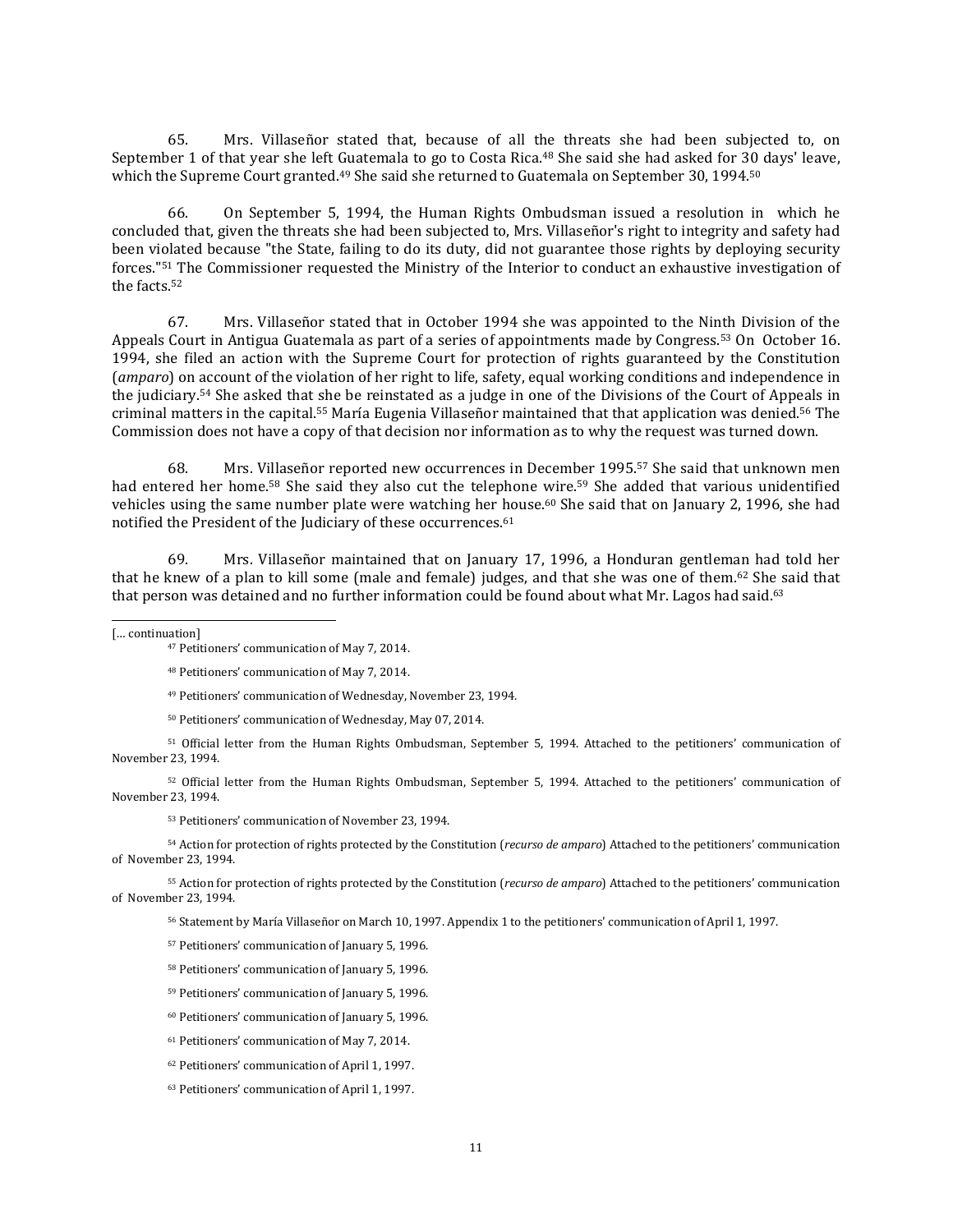70. Mrs. Villaseñor indicated that at the beginning of 1997, following the judgment not to apply the death penalty (see above, par. 57), there were a series of negative reactions by various public figures, such as the then Attorney General.<sup>64</sup>

71. Mrs. Villaseñor said that on March 16, 1998 she received an order to move to the Tenth Division of the Court of Appeals in Guatemala City.<sup>65</sup>

72. Mrs. Villaseñor stated that on May 25, 1999, the Special Cases Attorney in the Public Prosecutors' Office denounced that she, in her capacity as a judge, had received a sum of money in return for ordering the release of former President of Guatemala Efraín Ríos Montt.<sup>66</sup> She said that she had filed a complaint against that accusation with the Human Rights Ombudsman, who issued a resolution on the subject on July 23, 1999.<sup>67</sup> In that resolution, the Ombudsman criticized the statement of the (then) attorney for special cases "for making accusations of corruption against the judge that were detrimental to her honor," without any kind of proof.<sup>68</sup> Mrs. Villaseñor said that the attorney in question did not reply.<sup>69</sup>

73. The State reported that in December 1999 Mrs. Villaseñor was working as a judge of the Third Division of the Court of Appeals in Guatemala.<sup>70</sup>

74. Mrs. Villaseñor stated that on June 20, 2000, her brother-in-law told her that there was a man, a former member of a security company, who was watching her house.<sup>71</sup> She said her brother-in-law had noticed that and that when he approached that person, the latter told him that three men were planning to murder Rosa Villaseñor Velarde.<sup>72</sup>. Mrs. Villaseñor stated that that person was arrested.<sup>73</sup> She added that she had denounced the situation to the Public Prosecutors' Office, as follows:

(...) what I am asking the Public Prosecutor's Office to do is to conduct an in-depth investigation into where such occurrences are coming from, because I consider that they are placing my security and that of my family at risk, in this case my sister, her husband and their children; there is no reason why they should be unnecessarily subjected to intimidation and fear, just because they live with me.<sup>74</sup>

75. Mrs. Villaseñor maintained that on **October 3, 2001** -- in connection with the start of the trial against those charged in the death of Myrna Mack -- General Edgar Godoy and Colonels Juan Valencia and Juan Oliva made statements attacking the book she had written.<sup>75</sup>

- <sup>70</sup> State's communication of December 17, 1999.
- <sup>71</sup> Petitioners' communication of May 7, 2014.
- <sup>72</sup> Petitioners' communication of May 7, 2014.
- <sup>73</sup> Petitioners' communication of May 7, 2014.
- <sup>74</sup> Petitioners' communication of May 7, 2014.
- <sup>75</sup> Petitioners' communication of October 5, 2001.

<sup>64</sup> Petitioners' communication of April 1, 1997.

<sup>65</sup> Petitioners' communication of May 15, 1998.

<sup>66</sup> Communication from the petitioners received by the IACHR on August 11, 1999.

<sup>67</sup> Resolution issued by the Human Rights Ombudsman on July 23, 1999. Attached to the petitioners' brief received by the IACHR on August 6, 1999.

<sup>68</sup> Resolution issued by the Human Rights Ombudsman on July 23, 1999. Attached to the petitioners' brief received by the IACHR on August 6, 1999.

<sup>69</sup> Petitioners' communication of May 7, 2014.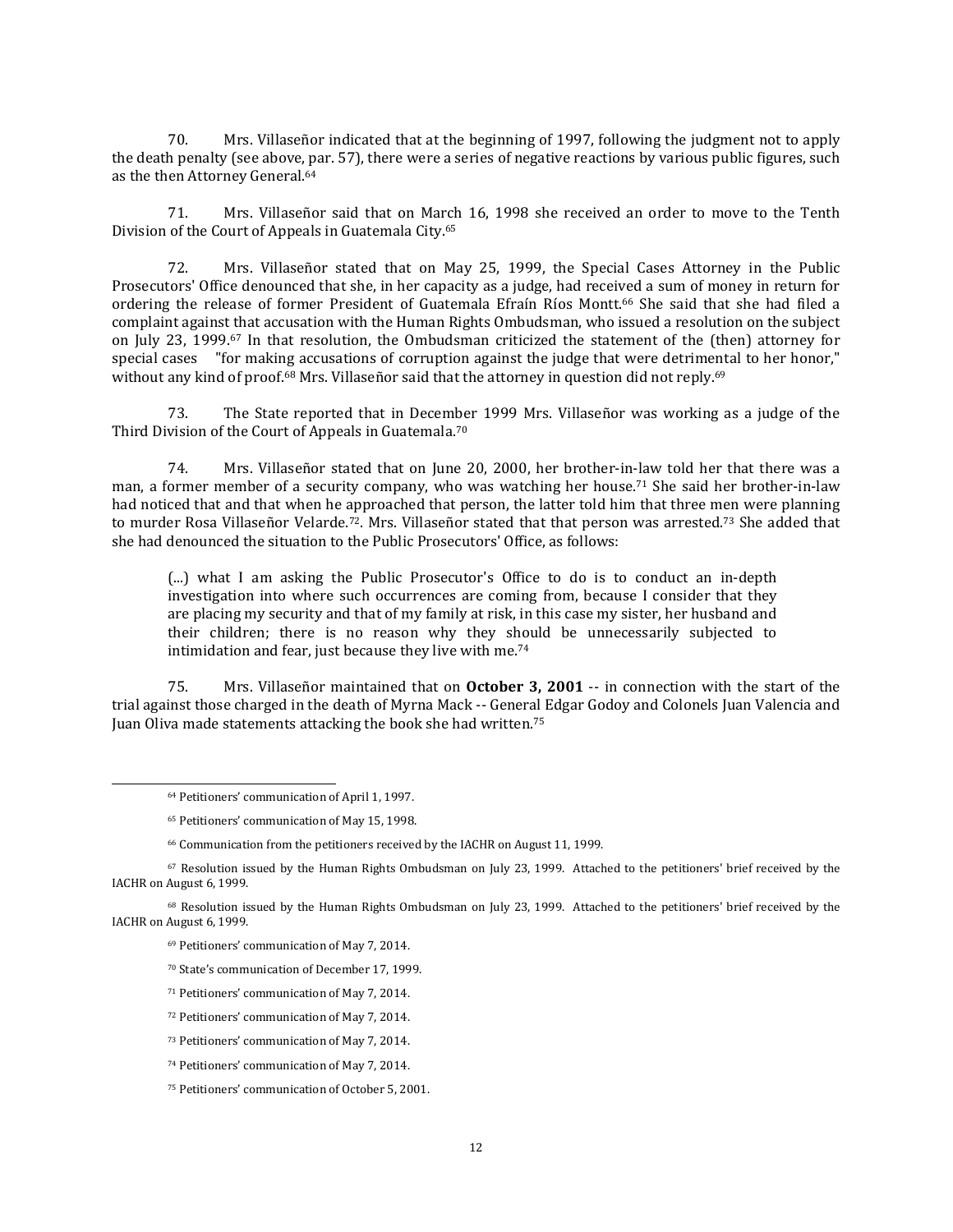76. Mrs. Villaseñor stated that in 2003 further violent acts and threats were committed against her and her family. She pointed out that on January 1, 2003 her niece Julia María Balconi Villaseñor died after being hit by a car.<sup>76</sup> She said that on May 2, 2003 an unidentified person had attempted to get into her home.<sup>77</sup> She added that on July 22, 2003. one of the tires on her vehicle was cut.<sup>78</sup> The also claimed that there were various instances of telephonic interference.<sup>79</sup>

77. The State pointed out that in a telephone call to the Presidential Commission coordinating the Executive's Policy on Human Rights (COPREDEH), Mrs. Villaseñor had said that at that time she was not being subjected to threats and intimidation.<sup>80</sup>

78. The State reported that in February 2005, Mrs. Villaseñor was serving as a judge of the Fifth Division of the Court of Appeals for criminal matters, drug trafficking and crimes against the environment in the department of Quetzaltenango.<sup>81</sup>

79. Mrs. Villaseñor stated that in July 2005 she had gone to the cemetery and noticed that on her brother's tomb there were plastic flowers, on each petal of which there was a letter, which together spelled her name. She pointed out that that constituted a threat to her family.<sup>82</sup> She added that during that month a couple of unidentified people had followed her from her office in Quetzaltenango to Guatemala City.<sup>83</sup> She also declared that on August 22, 2005 a group of unknown people entered her home, beat her sister, stole passports belonging to family members, and drew a swastika on the door.<sup>84</sup>

80. On November 21, 2007, a person identified as Karina Montes wrote to the then President of the Supreme Court of Justice and referred to Mrs. Villaseñor in the following manner:

(...) Doña María Eugenia Villaseñor is capable of killing just to stay in power, she threatens mercilessly, removes and maltreats anyone who appears not to suit her lucrative corruption purposes, has the backing of people in organized crime (...). Investigate (...) and you will see that this is true.<sup>85</sup>

81. Mrs. Villaseñor pointed out that she had denounced these occurrences to the Public Prosecutors' Office, because "it was being shown falsities that were impairing her honor, personal dignity, and judicial independence."<sup>86</sup> She maintained that she did not know who that person had been.

82. In addition, Mrs. Villaseñor stated that on February 13, 2008, personal information had been stolen from her office in the Fifth Division of the Court of Appeals in Quetzaltenango.<sup>87</sup>

- <sup>78</sup> Petitioners' communication of May 7, 2014.
- <sup>79</sup> Petitioners' communication of May 7, 2014.
- <sup>80</sup> State's communication of February 28, 2005.

<sup>76</sup> Petitioners' communication of May 7, 2014.

<sup>77</sup> Petitioners' communication of May 7, 2014.

<sup>81</sup> State's communication of February 28, 2005.

<sup>82</sup> Petitioners' communication of May 7, 2014.

<sup>83</sup> Petitioners' communication of May 7, 2014.

<sup>84</sup> Petitioners' communication of May 7, 2014.

<sup>85</sup> Communication dated November 21, 2007. Attached to the petitioners' communication of May 7, 2014.

<sup>86</sup> Precautionary measures file. Attached to the petitioners' communication of August 11, 2013.

<sup>87</sup> Petitioners' communication of May 7, 2014.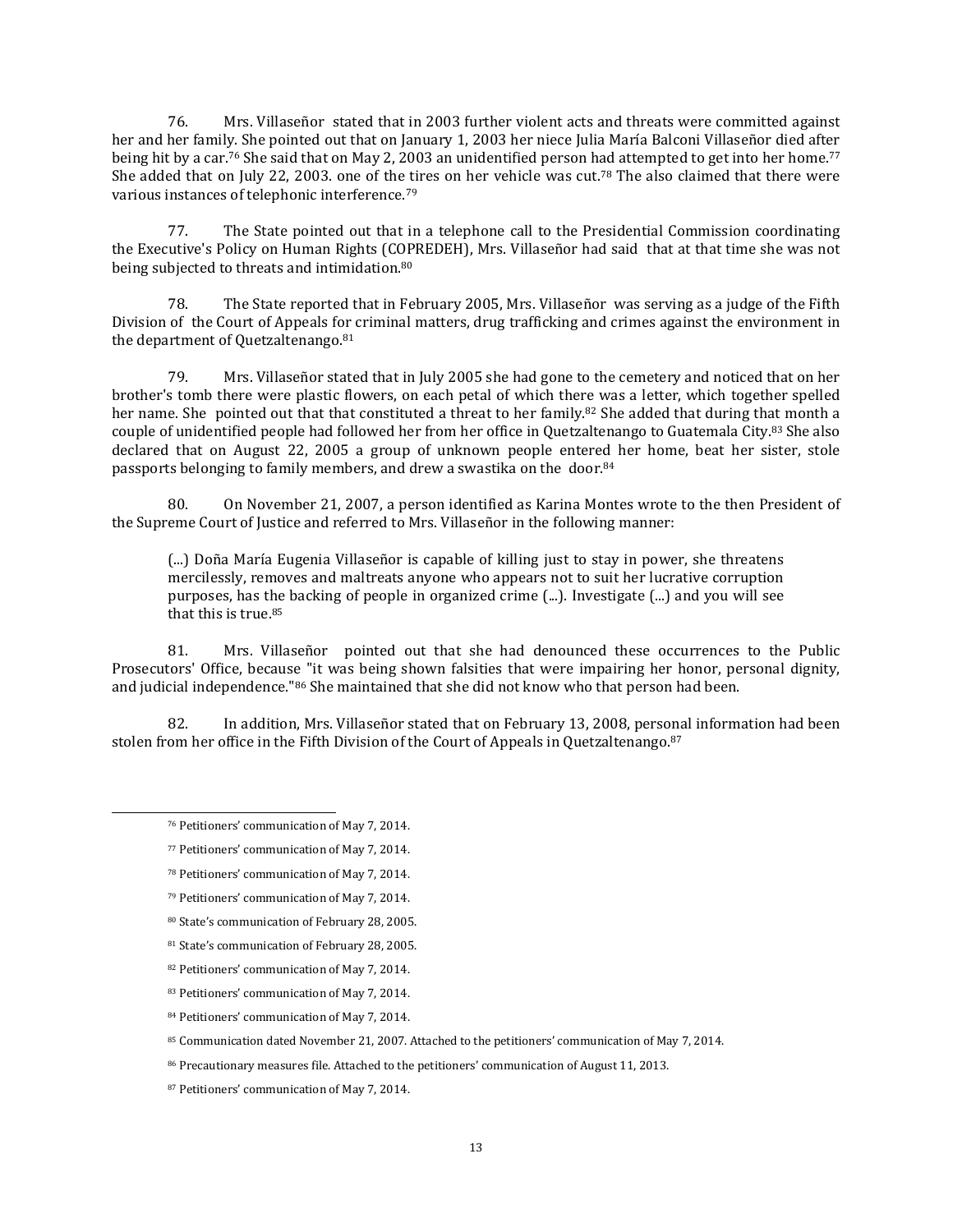83. On March 12, 2009, the Human Rights Ombudsman issued a resolution addressing the complaint filed by Mrs., Villaseñor, in which she argued that her right to security had been violated "by unknown persons" <sup>88</sup>. Mrs. Villaseñor also alleged that she was the victim of accusations and false charges regarding her work as a judge.<sup>89</sup> The Ombudsman considered the following:

(...) since 1994, in the course of her work as a trial judge and judge on the Court of Appeals, Mrs. (...) Villaseñor Velarde has been the object of threats, acts of intimidation and coercion committed by unknown persons, trial attorneys, and officials and employees of several State institutions, triggered by her interventions and performance in various criminal proceedings dealing with nationally and internationally high-profile cases.

(...) It has been established that on November 21, 2007, Mrs. (...) Villaseñor Velarde (…) was the object of attacks, this time using electronic means, because on that date an e-mail was circulated to various dependencies of the Supreme Court of Justice in which someone calling herself Karina Montes falsely depicted various situations detrimental to Judge Villaseñor's honor, personal dignity, and judicial independence (...).

(...) This series of situations show that an attack has been made against the judge's security and judicial independence (...) and, considering that those rights are indispensable in a member of the judiciary (...) it is hereby determined that said official is in a situation of risk preventing her from exercising the jurisdictional authority invested in her to administer justice within her sphere of competence.<sup>90</sup>

84. In light of the above, the Ombudsman concluded that (i) the right to order and security had been violated to the detriment of Mrs. Villaseñor "by unknown persons, since her independence within the administration of justice in Guatemala has been impaired"; and (ii) "there is sufficient circumstantial evidence to hold the Government of the Republic of Guatemala responsible for those violations, due to its failure to guarantee and protect the security of its inhabitants and for omitting to perform its duties."<sup>91</sup>

85. Mrs. Villaseñor declared to the Civilian National Police that **in 2012** she had received at least four text messages "containing around five lines the letter p... combing from an unknown number."<sup>92</sup>

86. The petitioners reported that in 2013 Mrs. Villaseñor was working as a pro tempore judge in the Court of Appeals.<sup>93</sup>

### **D. Regarding the investigations conducted**

 $\overline{\phantom{a}}$ 

87. With respect to the occurrences in 1994, the petitioners stated that Mrs. Villaseñor had complained about them.<sup>94</sup> For its part, the State acknowledged that, regarding the occurrences in 1994, Mrs. Villaseñor had filed complaints with the Office of the Prosecutor General of the Republic (*Fiscalía General de*

<sup>88</sup> Resolution issued by the Human Rights Ombudsman, on March 12, 2009. Attached to the petitioners' communication of May 7, 2014.

<sup>89</sup> Resolution issued by the Human Rights Ombudsman on March 12, 2009. Attached to the petitioners' communication of May 7, 2014.

<sup>90</sup> Resolution issued by the Human Rights Ombudsman on March 12, 2009. Attached to the petitioners' communication of May 7, 2014.

<sup>91</sup> Resolution issued by the Human Rights Ombudsman on March 12, 2009. Attached to the petitioners' communication of May 7, 2014.

<sup>92</sup> Minutes No. 089/-2012 of the Directorate-General of the Civilian National Police. Attached to the State's communication of October 9, 2015.

<sup>93</sup> Precautionary measures file. State's communication of November 23, 2012.

<sup>94</sup> Petitioners' communication of September 20, 1994.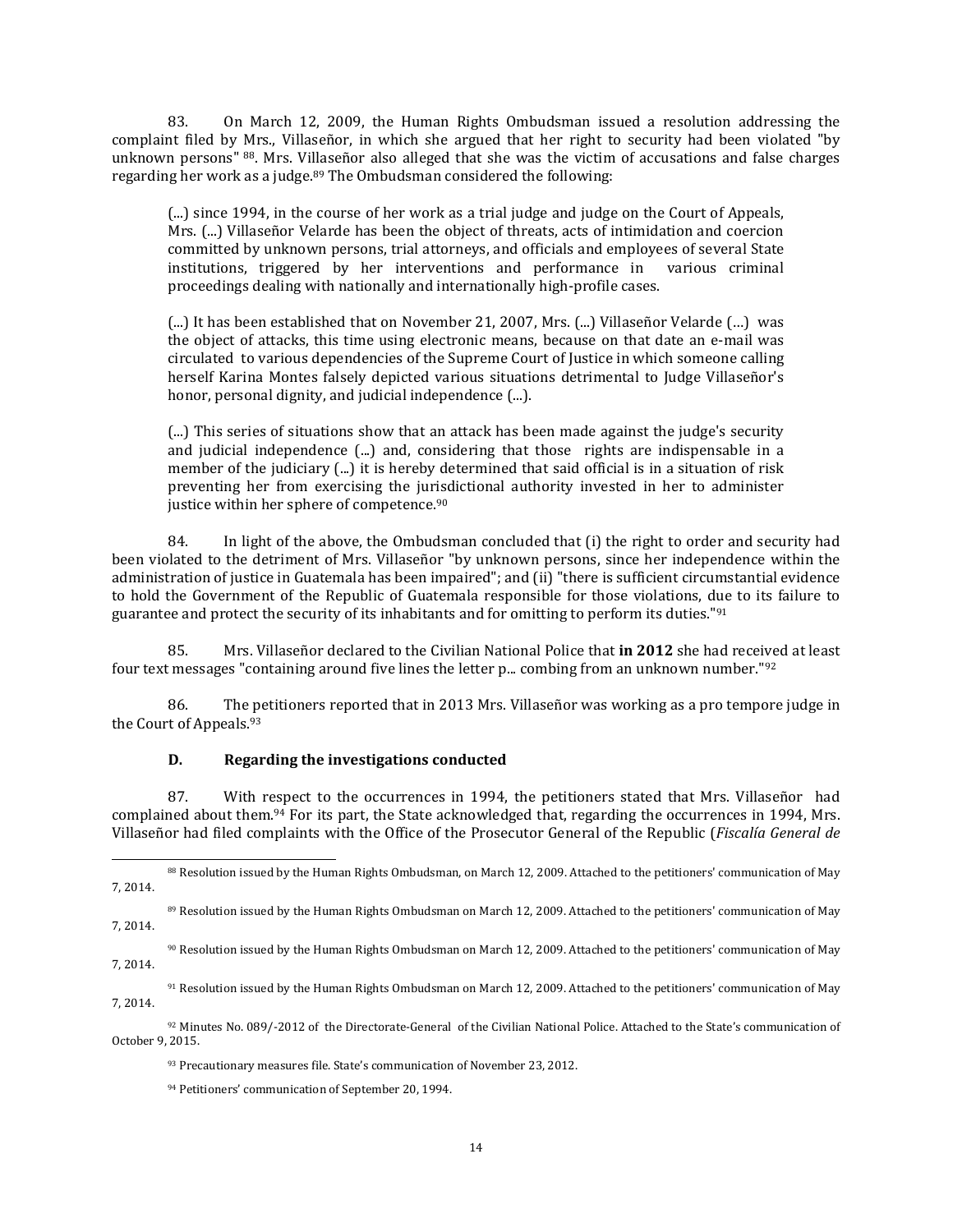*la República*), the National Police, and the Human Rights Ombudsman,<sup>95</sup> and that "the respective files" had been opened.<sup>96</sup>

88. In particular, according to the petitioners, a denunciation had been filed concerning what had happened on August 29, 1994, when Mr. Pacheco, the security guard at Mrs. Villaseñor's residence had been beaten and interrogated.<sup>97</sup> The State, for its part, specified that the Office of the Prosecutor General of the Republic, via the Second Magistrate's Criminal Court of the department of Guatemala is conducting the investigations into the events of August 29, 1994.<sup>98</sup>

89. In respect of the occurrences of December 1995. the petitioners pointed out that complaints were filed with the Human Rights Ombudsman and the Police.<sup>99</sup>. They stated that police officers had told Mrs. Villaseñor that she had "already got them into a lot trouble."<sup>100</sup> The State did not contest the fact that these complaints had been filed.

90. As regards the e-mails received ini1997, the petitioners stated that Mrs. Villaseñor had complained about them. to the Public Prosecutors' Office.<sup>101</sup> The State did not contest the fact that this complaint had been filed.

91. Mrs. Villaseñor stated that on July 19, 2007, she had been visited by an assistant prosecutor regarding the complaint filed in respect of the events of July 2005. The State did not contest the fact that this complaint had been filed. Mrs. Villaseñor pointed out that no inquiries had been made regarding them and she complained about the State's failure to act.<sup>102</sup>

92. Regarding the occurrences of November 2007, Mrs. Villaseñor said she had filed a complaint with the Public Prosecutor's Office.<sup>103</sup> She said that in January 2008 she had requested information from the Judiciary concerning the status of the investigation, but had not received a reply from the judicial authorities.<sup>104</sup>

93. As for the events in February 2008, Mrs. Villaseñor declared that she had lodged a complaint.<sup>105</sup> The State did not contest the fact that this complaint had been filed.

94. Taking into account, the petitioners' repeated statements about her complaints and the fact that the State does not contest them, the Commission considers it established that Mrs. Villaseñor did file criminal complaints regarding the threats and harassment described. Furthermore, based on the information available, the Commission considers it established that Mrs. Villaseñor notified the State of a series of acts that she regarded as threats and intimidation against her through other means as well, including complaints to the Human Rights Ombudsman and her petition and request to the inter-American system for precautionary measures. Bearing in mind the information at its disposal, the Commission concludes that, apart from the resolutions issued by the Human Rights Ombudsman, no investigation has made any progress

<sup>95</sup> State's communication of September 27, 1994.

<sup>96</sup> State's communication of September 27, 1994.

<sup>97</sup> Petitioners' communication of September 20, 1994.

<sup>98</sup> State's communication of Tuesday, September 27, 1994.

<sup>99</sup> Petitioners' communication of January 5, 1996.

<sup>100</sup> Petitioners' communication of January 5, 1996.

<sup>101</sup> Precautionary measures file. Attached to the petitioners' communication of Sunday, August 11, 2013.

<sup>102</sup> Petitioners' communication of May 7, 2014.

<sup>103</sup> Precautionary measures file. Attached to the petitioners' communication of August 11, 2013.

<sup>104</sup> Petitioners' communication of May 7, 2014.

<sup>105</sup> Petitioners' communication of May 7, 2014.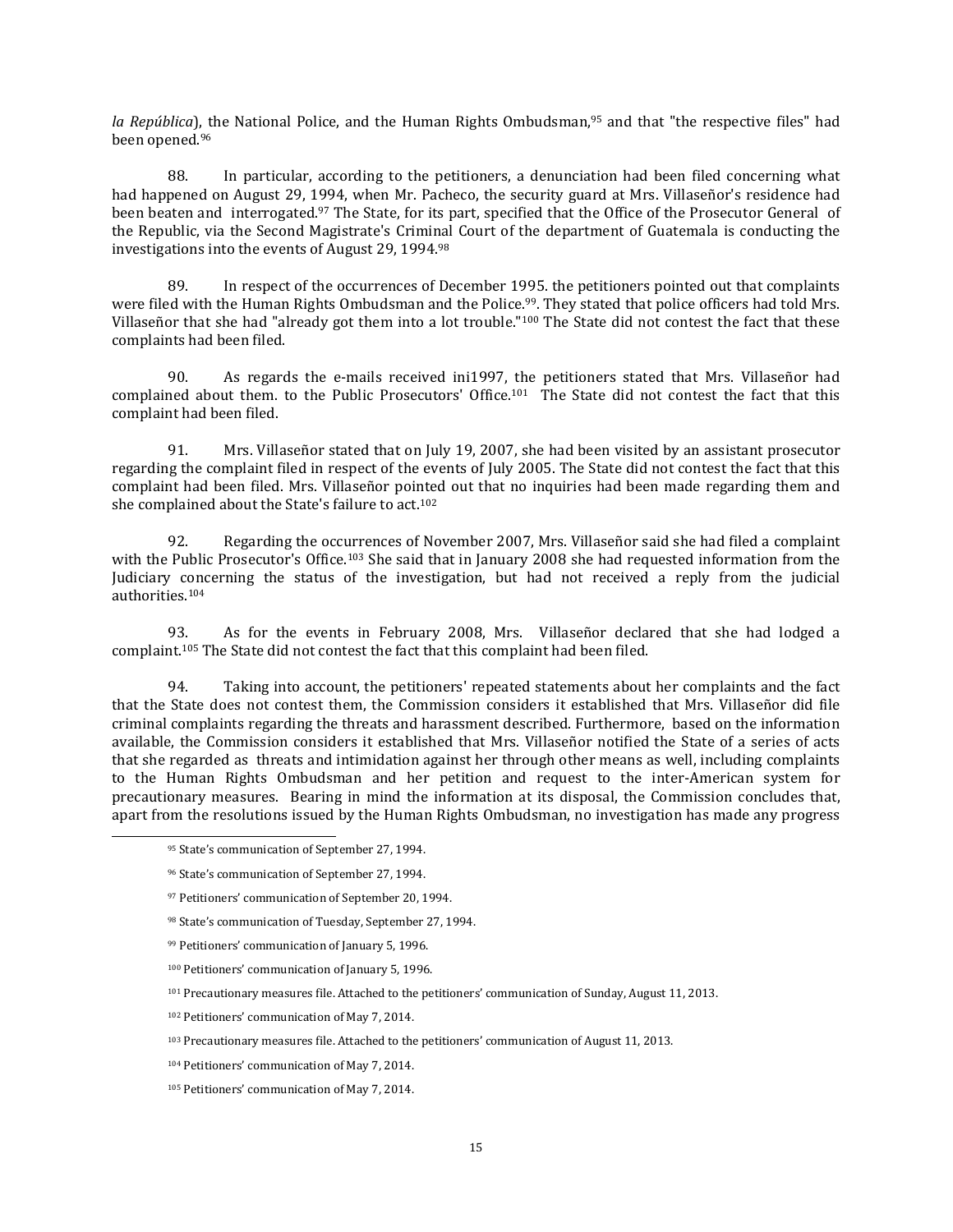with identifying the perpetrators or instigators, or with shedding light on the sources of risk. This is the case despite the fact that several State institutions - judicial, police, COPREDEH, and the Human Rights Ombudsman - have acknowledged at various times the facts denounced and the risk posed to Mrs. Villaseñor.

### **E. Measures adopted by the State**

95. The Commission notes that both parties acknowledge that following the aforementioned occurrences in the first half of 1994 the State granted Mrs. Villaseñor police protection for her home.

96. Mrs. Villaseñor stated that on 30 August 1994 she had asked the Ministry of Defense to provide security.<sup>106</sup> She stated that the next day she had held a press conference making the State and the security forces responsible "for anything that might happen to her."<sup>107</sup> The State did not contest that information.

97. María Eugenia Villaseñor reported that, in response to a request by the Human Rights Ombudsman, the police provided two security guards, one of them unarmed.<sup>108</sup> The State pointed out that in September 1994, as a security measure, the Directorate General of the National Police, appointed personnel responsible for protecting Mrs. Villaseñor and her family.<sup>109</sup> The State maintained that Mrs. Villaseñor had turned down the offer of protection, "on the grounds that at that time the threats she had been subjected to had stopped.<sup>110</sup>

98. Mrs. Villaseñor said that, in December 1995, at the request of the President of the Judiciary, she was assigned two security guards and their replacements.<sup>111</sup>

99. The State said that in 1997, the Civilian National Police had been in charge of Mrs. Villaseñor's security.<sup>112</sup> It claimed that the security arrangement was for four guards rotating every 8 days, with two guards per shift.<sup>113</sup> It added that one of the guards took care of her protection, while the other protected her mother and daughter.<sup>114</sup> The State added that two guards had been withdrawn as of 1997.<sup>115</sup>

100. In their brief of April 1997, the petitioners indicated that during that period Mrs. Villaseñor had had to defray the costs of feeding the two security guards provided by the State for her and her daughter.<sup>116</sup> The State acknowledged the shortcomings in the arrangements for the security guards' meals and indicated that COPREDEH would talk to the Director General of the Civilian National Police "with a view to finding a satisfactory solution."<sup>117</sup> The State submitted no further information in this regard.

101. Mrs. Villaseñor said that in early October 2001, one of the security guards had gone off on vacation and was not replaced.<sup>118</sup> She placed on record that the personnel section chief in the Seprose police

<sup>106</sup> Petitioners' communication of September 30, 1994.

<sup>107</sup> Petitioners' communication of Friday, September 30, 1994.

<sup>108</sup> Petitioners' communication of September 30, 1994.

<sup>109</sup> State's communication of September 27, 1994.

<sup>110</sup> State's communication of November 7, 1994.

<sup>111</sup> Petitioners' communication of April 1, 1997.

<sup>112</sup> State's communication of October 10, 1997.

<sup>113</sup> State's communication of Friday, October 10, 1997.

<sup>114</sup> State's communication of Friday, October 10, 1997.

<sup>115</sup> State's communication of Monday, February 28, 2005.

<sup>116</sup> Petitioners' communication of April 1, 1997.

<sup>117</sup> State's communication of October 10, 1997.

<sup>118</sup> Petitioners' communication of October 5, 2001.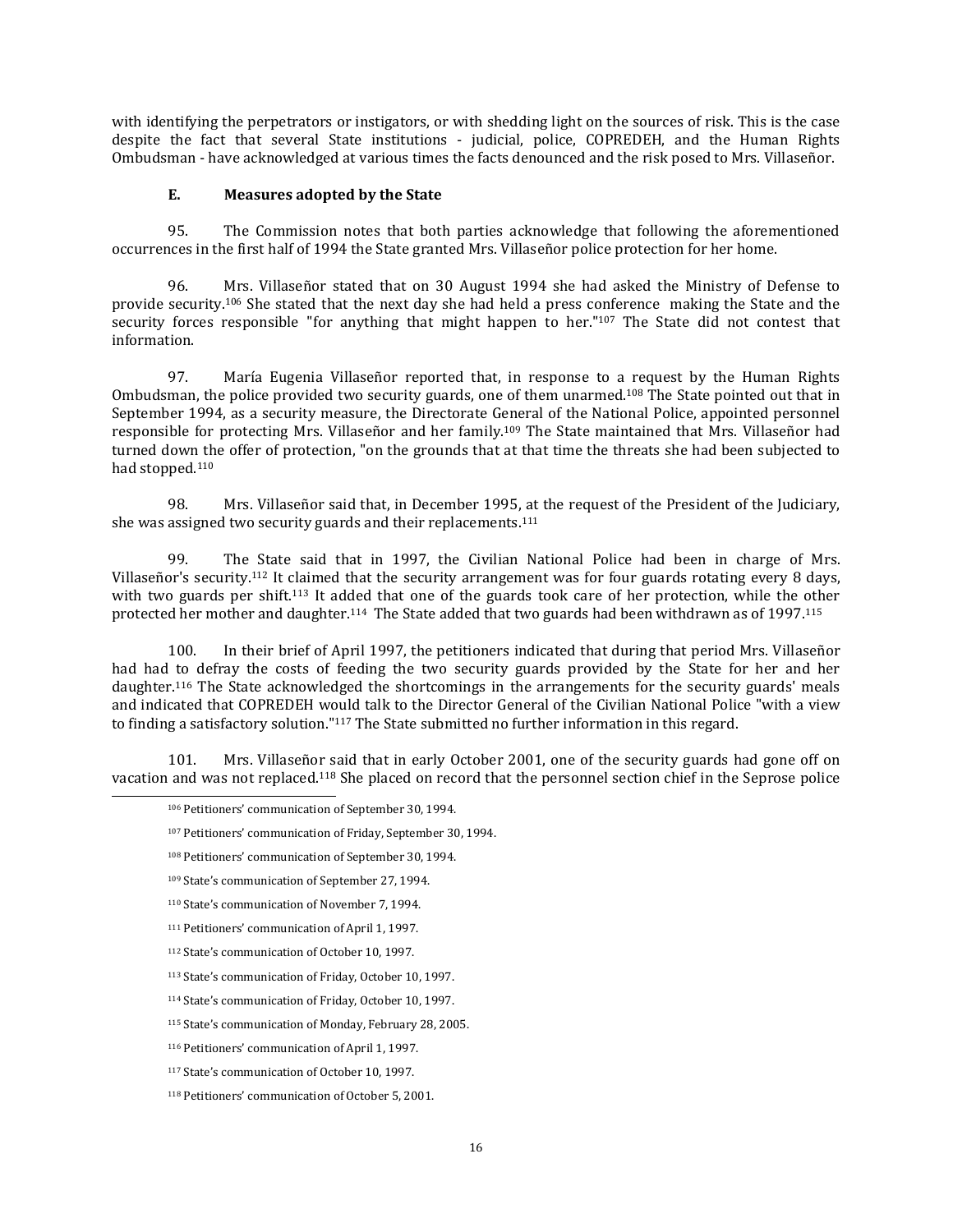station had said it was impossible to send a replacement "because they were short of staff."<sup>119</sup> According to Mrs. Villaseñor, the replacement was sent on October 9.<sup>120</sup>

102. On March 7, 2002, the Human Rights Ombudsman issued a resolution regarding Mrs. Villaseñor's complaint about the situation referred to in the foregoing paragraph.<sup>121</sup> The Ombudsman argued as follows:

Based on analysis of the complaint, inquiries undertaken, and reports received, it was established that the Civil National Police Department for Protection and Security Services omitted to send (...) María Eugenia Villaseñor Velarde, in a timely fashion, a replacement for the policeman providing her with security (...) who was on leave, arguing that it was shortstaffed. That meant that the aforementioned judge was at risk during his absence, even though the situation was subsequently corrected.

(...) The administrative response was detrimental to María Eugenia Villaseñor's (...) interests (...). The resolution singles out the personnel section chief of the Civil National Police Department for Protection and Security Services - SERPROSE - (...) as responsible for not having foreseen and covered the gap left by the leave of absence (for vacation time) granted to a member of the above-mentioned judge's security detachment. (...) Recommends that the Director General of the Civilian National Police (...) issue instructions to the aforementioned police department to coordinate their personnel's leave in such a way as to ensure that persons needing to be protected are not suddenly bereft of that service (...).<sup>122</sup>

103. The State pointed out that in the conversation over the phone with COPREDEH on February 28, 2004, Mrs. Villaseñor stated that the precautionary measures were proving effective and that the security guards were providing her with the necessary security.<sup>123</sup> Mrs. Villaseñor did not deny having made that statement on the date indicated by the State.

104. Mrs. Villaseñor told the Civilian National Police that in 2009 the Human Rights Ombudsman had requested that the protection measures be continued "given the positions she holds and the risk it entails."<sup>124</sup>

105. On October 19, 2012, at COPREDEH's request, the Deputy Director-General of Operations of the Civilian National Police conducted an assessment of the risks to which Mrs. Villaseñor was exposed.<sup>125</sup> According to the Minutes No. 089-2012 of the Directorate General of the Civilian National Police, Mrs. Villaseñor was interviewed and made the following statement:

That she served as a lower court judge from  $1989$  to  $1992$ , (...) from  $1992$  to  $20090$  as a judge on the Court of Appeals, and from March 2010 until the present as Supervisor General of Courts. That because of the threats against her (...) they granted her the above-mentioned precautionary measure (...) As of that date, she has been given personal security protection

<sup>119</sup> Official letter 3145-2001, dated October 3, 2001. Attached to the petitioners' communication of Friday, October 5, 2001.

<sup>122</sup> Resolution issued by the Human Rights Ombudsman on March 7, 2002. Attached to the petitioners' communication of May 7, 2014.

<sup>123</sup> State's communication of February 28, 2005.

 $\overline{\phantom{a}}$ 

<sup>124</sup> Minutes No. 089/-2012 of the Directorate-General of the Civilian National Police. Attached to the State's communication of October 9, 2015.

<sup>125</sup> Minutes No. 089/-2012 of the Directorate-General of the Civilian National Police. Attached to the State's communication of October 9, 2015.

<sup>120</sup> Petitioners' communication of Wednesday, May 07, 2014.

<sup>121</sup> Resolution issued by the Human Rights Ombudsman on March 7, 2002. Attached to the petitioners' communication of May 7, 2014.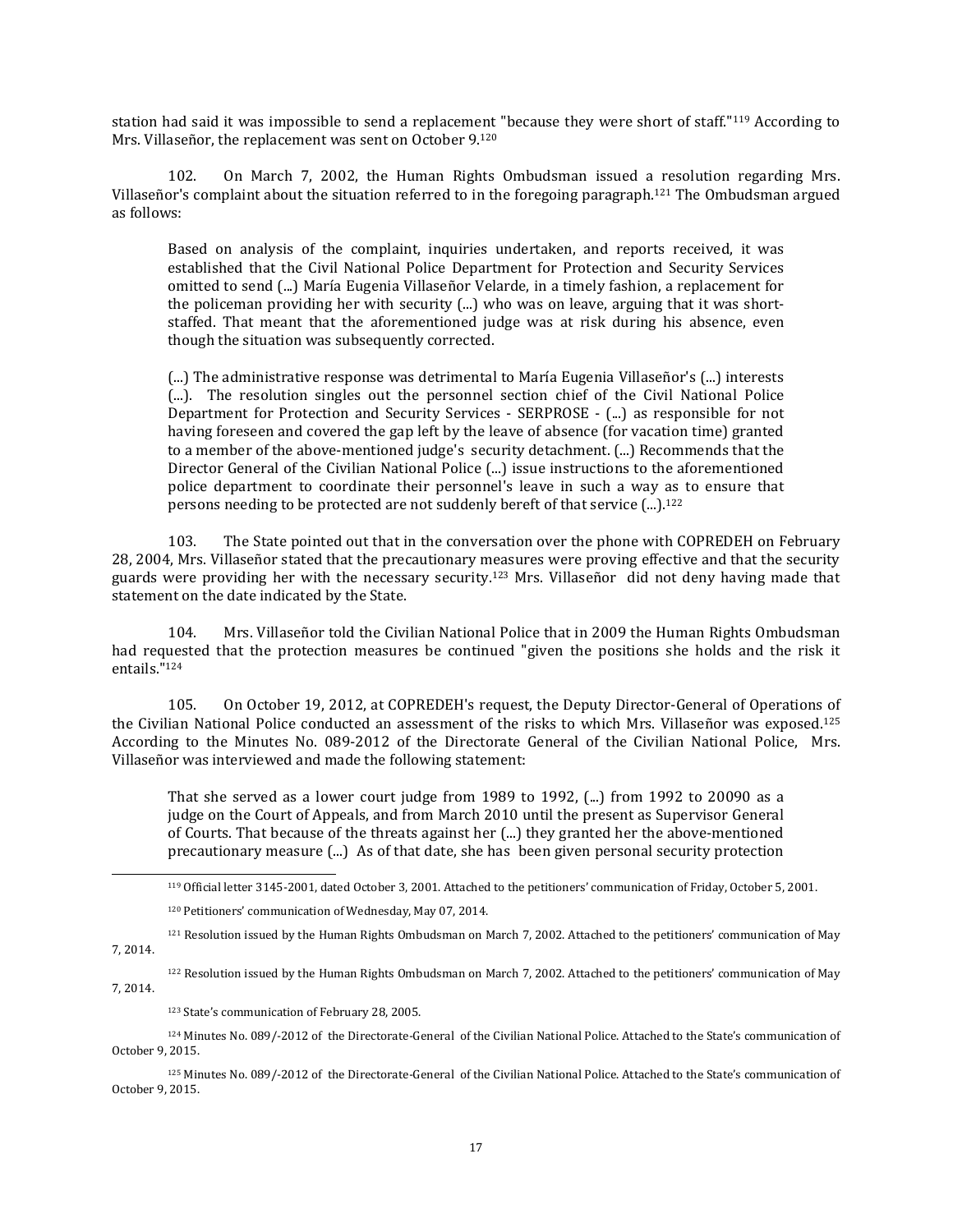by the Civilian National Police, with [two] police officers currently assigned to her personal security  $\binom{1}{2}$ . 126

106. In addition, in this interview Mrs. Villaseñor stated that she complained of the various threats and acts of aggression to the Public Prosecutors' Office, to COPREDEH, and to the Human Rights Ombudsman. She maintained that, despite that, there is "no information about any progress being made in the investigation."<sup>127</sup> She requested that the Civilian National Police continue providing the personal security detail assigned to her.<sup>128</sup>

107. In Order No. 1741-2012 of the Directorate-General of the Civilian National Police of October 31, 2012, it was specified that there would be two police officers providing security for Mrs. Villaseñor, for eight-day intervals per shift, followed by eight days off, with the changeover taking place on Wednesdays.<sup>129</sup> That document concluded that:

(...) Mrs. María Eugenia Villaseñor Velarde, currently Supervisor- General of Courts, is currently at medium risk, because while she has benefited from precautionary measures (MC-01-1994), there have been no attacks on her life or bodily integrity, just the risk inherent in the position she holds.

(…)

 $\overline{\phantom{a}}$ 

Based on the interview with (....) María Eugenia Villaseñor (…) [it is] recommended (...) that the personal security measures currently provided by this division be canceled, taking into the account that in the events that gave rise to them there are no threats placing her life at serious risk. Moreover, in the written records there are no reports by the officers regarding criminal acts against her.<sup>130</sup>

108. Mrs. Villaseñor stated that on September 11, 2013, the Civilian National Police Inspector drew up a document recording the decision to withdraw the security detail.<sup>131</sup> She said that the Inspector had followed instructions from COPREDEH, "in view of the fact that the Inter-American Commission on Human Rights had decided to suspend the precautionary measure and archive it." <sup>132</sup> She said that the document read as follows:

(...) Mr. Ronaldo Ernesto Galeano [the head of the International Mechanisms Unit of the Human Rights Ombudsman's office] suggests extending the security measure for a reasonable period of time as a way of establishing a transition period that would enable the beneficiary to get into contact with the Inter-American Commission and to find security mechanisms of her own (...). Dr. María Eugenia Villaseñor comments as follows: That this is the first official notification by the State of Guatemala regarding the withdrawal of precautionary measures, that she does not know whether a risk assessment has been

<sup>130</sup> Order (*Providencia*) No. 1741/-2012 of the Directorate-General of the Civilian National Police. Attached to the State's communication of October 9, 2015.

<sup>126</sup> Minutes No. 089/-2012 of the Directorate-General of the Civilian National Police. Attached to the State's communication of October 9, 2015.

<sup>127</sup> Minutes No. 089/-2012 of the Directorate-General of the Civilian National Police. Attached to the State's communication of October 9, 2015.

<sup>128</sup> Minutes No. 089/-2012 of the Directorate-General of the Civilian National Police. Attached to the State's communication of October 9, 2015.

<sup>129</sup> Order (*Providencia*) No. 1741/-2012 of the Directorate-General of the Civilian National Police. Attached to the State's communication of October 9, 2015.

<sup>131</sup> Petitioners' communication of May 7, 2014.

<sup>132</sup> Petitioners' communication of Wednesday, May 07, 2014.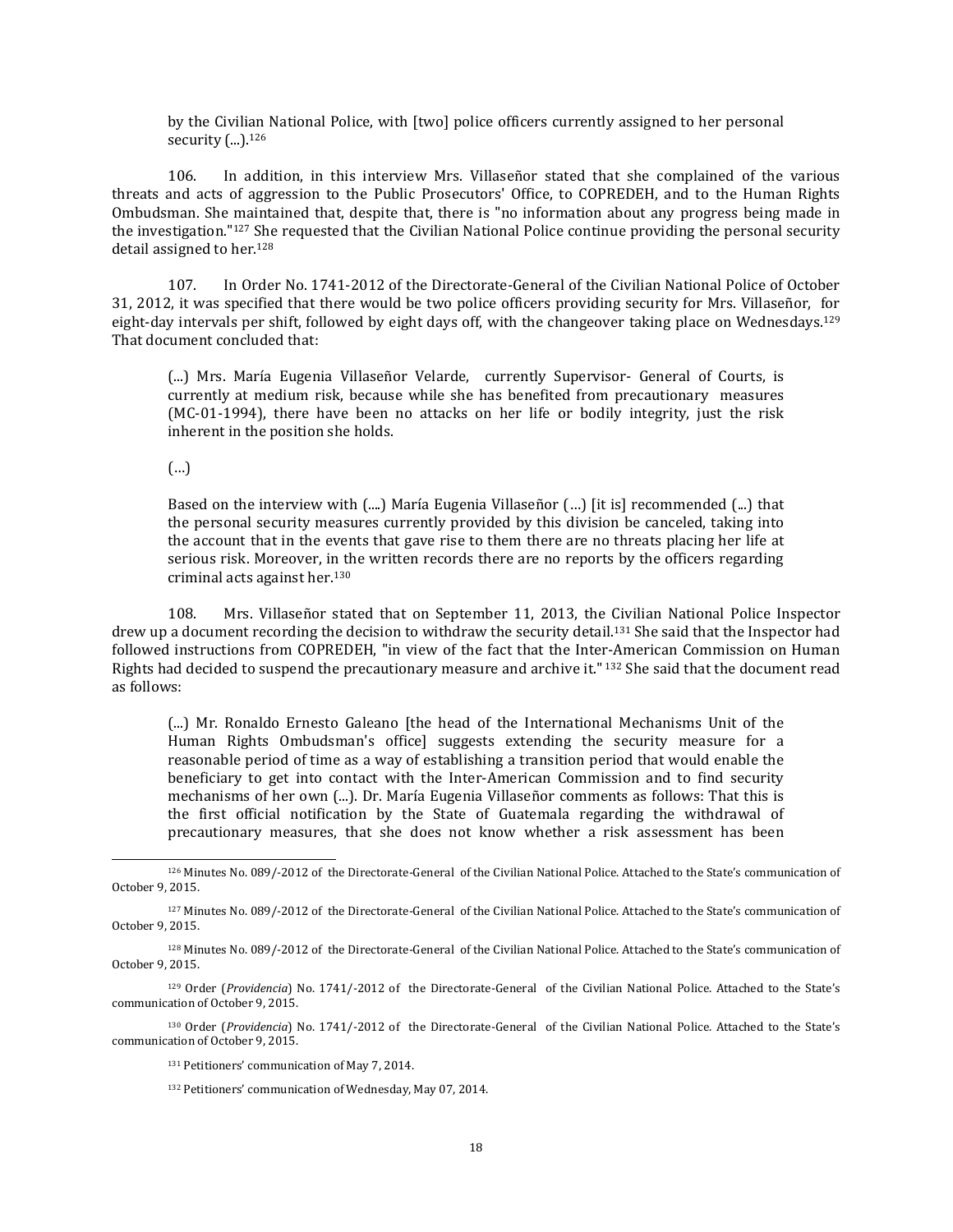conducted, and that, if it has, she would like a copy of it, (...) and that, in addition, there is no investigation regarding either the facts that gave rise to the precautionary measures or those that occurred subsequently  $(...)$ .<sup>133</sup>

109. The Commission has no information regarding a continuation of the protection measures subsequent to this date. It is the Commission's understanding that they were withdrawn after the official September 2013 document was drawn up.

### **VI. ANALYSIS OF LAW**

## **A. Right to humane treatment, due guarantees and judicial protection (Articles 5.1,<sup>134</sup> 8.1135, and 25<sup>136</sup> of the American Convention in conjunction with Article 1.1 thereof)**

110. Bearing in mind that the subject matter of this case has to do with a series of occurrences that both parties have identified as related to Mrs. Villaseñor's work as a judge, the Commission considers that the following analysis of law must take into account international standards with respect to the independence of the judiciary. The principle of an independent judiciary is contemplated in Article 8.1 of the American Convention and constitutes one of the basic pillars of the democratic system. Here, the Inter-American Commission and the Inter-American Court have considered that one of the main purposes of the separation of powers is to guarantee the independence of judges.<sup>137</sup>

111. The Inter-American Commission has pointed out that although the principle of judicial independence is regulated in the American Convention as a right pertaining to defendants (*justiciables*) or persons turning to the justice system to resolve their disputes, the duty to respect and guarantee that right has direct implications for individual judges' exercise of their human rights.<sup>138</sup>

112. As the Court has held in this regard:

(...) judges, unlike other public servants, have guarantees that are reinforced by the need for the judiciary to be independent, a requirement the Court has deemed "essential for the performance of the judicial function."<sup>139</sup> The autonomous exercise of that function must be guaranteed by the State both in its institutional facet, i.e., in relation to the judiciary as a system, and in its ramifications for the individual, i.e., for a specific judge. The purpose of protection is to avoid the judicial system in

<sup>133</sup> Petitioners' communication of May 7, 2014.

<sup>134</sup> Article 5.1 of the American Convention: Every person has the right to have his physical, mental, and moral integrity respected.

<sup>135</sup> Article 8.1 of the American Convention: Every person has the right to a hearing, with due guarantees and within a reasonable time, by a competent, independent, and impartial tribunal, previously established by law, in the substantiation of any accusation of a criminal nature made against him or for the determination of his rights and obligations of a civil, labor, fiscal, or any other nature.

<sup>136</sup> Article 25.1 of the American Convention: Everyone has the right to simple and prompt recourse, or any other effective recourse, to a competent court or tribunal for protection against acts that violate his fundamental rights recognized by the constitution or laws of the state concerned or by this Convention, even though such violation may have been committed by persons acting in the course of their official duties.

<sup>137</sup> IACHR, Guarantees for the Independence of Justice Operators. Towards [strengthening](http://www.oas.org/es/cidh/defensores/docs/pdf/Justice-Operators-2013.pdf) access to justice and the rule of law in *the [Americas](http://www.oas.org/es/cidh/defensores/docs/pdf/Justice-Operators-2013.pdf)*. December 5, 2013, pars. 32 and 34. See I/A Court H.R., *Case of Reverón Trujillo v. Venezuela*. Preliminary Objection, Merits, Reparations and Costs. Judgment of June 30, 2009. Series C No. 197, par. 67.

<sup>138</sup> IACHR, Guarantees for the Independence of Justice Operators. Towards [strengthening](http://www.oas.org/es/cidh/defensores/docs/pdf/Justice-Operators-2013.pdf) access to justice and the rule of law in *the [Americas](http://www.oas.org/es/cidh/defensores/docs/pdf/Justice-Operators-2013.pdf)*. December 5, 2013, par. 24 and IACHR Report No. 65/11, Case 12.600, Merits, Hugo Quintana Coello et al. Judges of the (Supreme Court of Justice) Ecuador, March 31, 2011, par. 77.

<sup>139</sup> I/A Court H.R., *Case of Herrera Ulloa v. Costa Rica*. Preliminary Objections, Merits, Reparations, and Costs. Judgment of July 02, 2004. Series C No. 107, par. 171.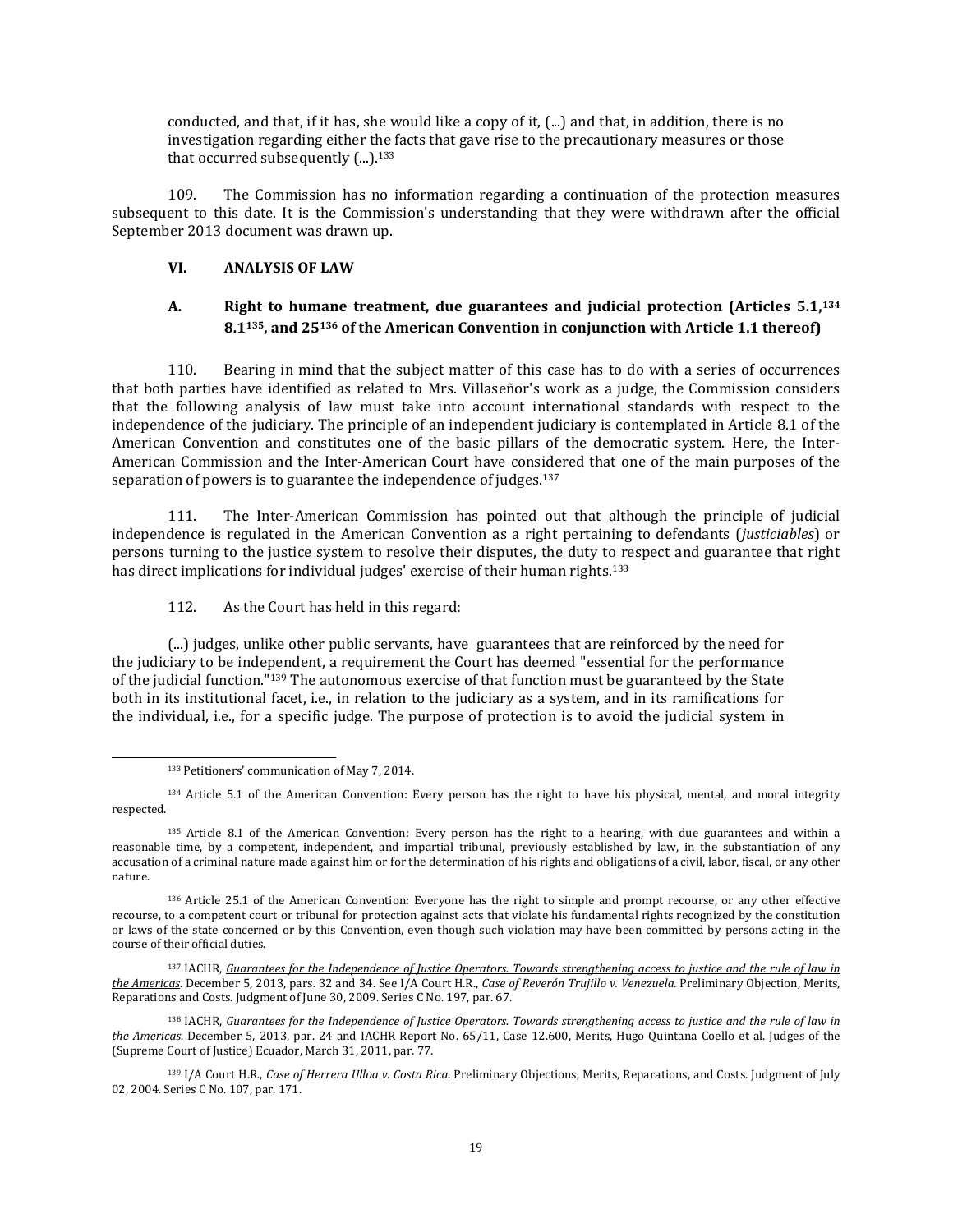general and its members in particular being subjected to possible unlawful restrictions on the exercise of their function (...).<sup>140</sup>

113. The Inter-American Commission and the Inter-American Court, in harmony with the consolidated jurisprudence of the European Court of Human Rights, have repeatedly pointed out that the individual guarantees for judges that derive from the principle of judicial independence include: appropriate appointment procedures, pre-established duration in office, and safeguards against external pressure.<sup>141</sup>

114. From the established facts and the arguments of the parties, the Commission is of the understanding that this instant case relates to the State's obligation to protect Maria Eugenia Villaseñor, in her capacity as a judge, from outside pressure. In the circumstances of the instant case, this obligation is directly related to Mrs. Villaseñor's right to personal integrity. Following is a list of the specific obligations of the State needed to comply with its duty to safeguard judges against outside pressure.

115. Various different international instruments and bodies have referred to guarantees to protect judges from outside pressure. In a United Nations context, the Basic Principles on the Independence of the Judiciary indicate the following:

The judiciary shall decide matters before them impartially, on the basis of facts and in accordance with the law, without any restrictions, improper influences, inducements, pressures, threats or interferences, direct or indirect, from any quarter or for any reason.<sup>142</sup>

116. The Human Rights Committee has indicated that States must adopt effective protective measures against attacks on judges as a result of their work. The Committee maintained that such acts "should be vigorously investigated in a timely fashion, and the perpetrators prosecuted, and the victims, or, in the case of killings, their representatives, be in receipt of appropriate forms of redress."<sup>143</sup>

117. In addition, in one of her reports in 2010, the then Special Rapporteur of the United Nations on the independence of Judges and Lawyers observed that the specific impacts on judges were in the form of murders, threats, and intimidation, which continue to constitute the principal obstacles they encounter to the performance of their functions.<sup>144</sup> She stressed that the worst thing was that most of these crimes are not adequately investigated, much less punished as criminal acts, thereby contributing to an atmosphere of impunity.<sup>145</sup>

118. In the inter-American system, the Commission has pointed out that protecting the personal integrity of justice operators is an obligation of the State that derives from that right recognized in Article 5 of the American Convention.<sup>146</sup> It is also a prerequisite for guaranteeing due process and judicial protection of

<sup>140</sup> I/A Court H.R., *Case of Reverón Trujillo v. Venezuela*. Preliminary Objection, Merits, Reparations and Costs. Judgment of June 30, 2009. Series C No. 197 par. 67.

<sup>141</sup> IACHR. Application to the Inter-American Court of Human Rights. Case 12.565. Reverón Trujillo v. Venezuela. November 9, 2007. par. 75. I/A Court H.R., *Case of the Constitutional Court v. Peru*. Merits, Reparations and Costs. Judgment of January 31, 2001. Series C No. 71, par. 75; and *Case of Palamara Iribarne v. Chile*. Merits, Reparations and Costs. Judgment of November 22, 2005. Series C No. 135, par. 156. ECHR, Langborger v. Sweden, decision of 27 January 1989, para. 32.

<sup>142</sup> Basic Principles on the Independence of the Judiciary. Principle 2.

<sup>143</sup> United Nations Human Rights Committee, General Comment No. 34: Article 19. Freedom of opinion and expression. 12 September 2011, para. 23.

<sup>144</sup> For further information, see: United Nations, Report of the Special Rapporteur on the independence of Judges and Lawyers , Gabriela Knaul, A/HRC/14/26/Add.2, 15 April 2010.

<sup>145</sup> United Nations, Report of the Special Rapporteur on the independence of Judges and Lawyers , Gabriela Knaul, A/HRC/14/26/Add.2, 15 April 2010, p.53 53.

<sup>&</sup>lt;sup>146</sup> IACHR, Guarantees for the Independence of lustice Operators. Towards strenathening access to justice and the rule of law in *the [Americas](http://www.oas.org/es/cidh/defensores/docs/pdf/Justice-Operators-2013.pdf)*. December 5, 2013, par. 146.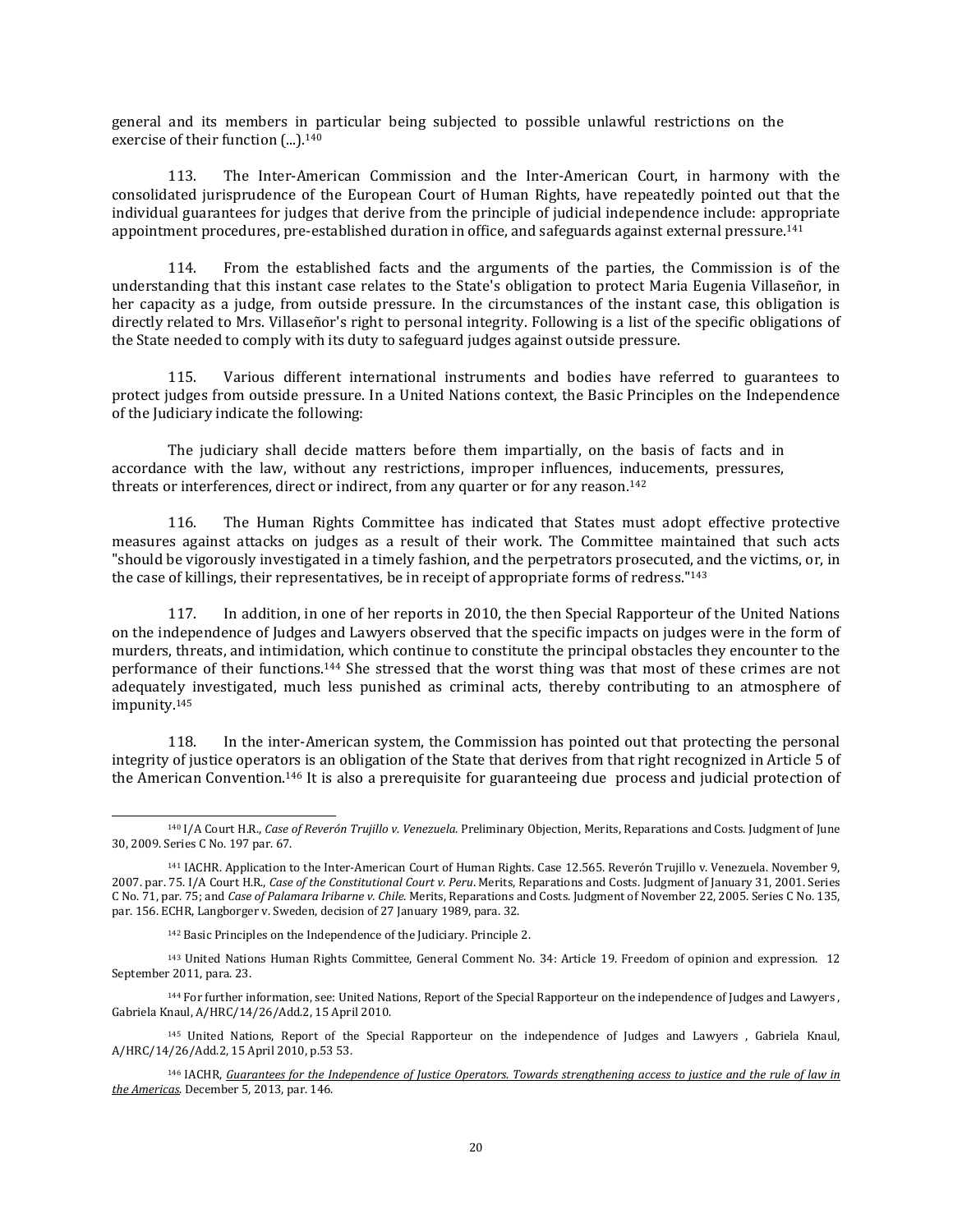investigations relating to violations of the human rights of justice operators.<sup>147</sup> For its part, the Court has pointed out in its case law that " the State [must] provide its judicial officers (...) and other justice officials with recourse to an adequate security and protection system that takes into account the circumstances of the cases under their jurisdiction and their places of work so that they may perform their duties with due diligence."<sup>148</sup>

119. In this way, the IACHR stresses that it is up to each State to protect justice operators against attacks, acts of intimidation, threats, and harassment; to investigate those who commit violations of their rights; and to punish them effectively.<sup>149</sup> Otherwise, if States do not guarantee the security of their justice operators against all kinds of outside pressure, including reprisals directly targeting them and their families, performance of the judicial function as such may be gravely impaired, frustrating access to justice.<sup>150</sup>

120. This is because many of the attacks on justice operators are related to their work and thus seek to frighten and exert pressure and thereby weaken their impartiality and independence.<sup>151</sup> In the case of judges, the Commission has seen how the attacks are meant to send a message to prevent them from ruling on cases independently and impartially out of fear for their own safety.<sup>152</sup>

121. Furthermore, the Commission has observed how in general attacks on justice operators tend to increase when they are dealing with nationally high profile cases involving serious human rights violations.<sup>153</sup> On many occasions, assassinations are preceded by acts of intimidation directed not only at the justice operator himself but also at the members of their immediate family.<sup>154</sup> Many such threats are perpetrated in writing, using pamphlets or e-mail, sometimes combined with stalking by unknown persons, the photographing of homes or vehicles, as well as unlawful searches of operators' offices.<sup>155</sup>

122. Given this situation, the Commission underscores that, in accordance with the obligations arising out of the American Convention, States have a duty to pursue an effective policy of prevention and protection for justice operators that includes carrying out prompt, exhaustive, and diligent investigations of threats, harassment, attacks and murders directed against them, as well as when their privacy is violated by phone tapping or other illegal interceptions of their communications.<sup>156</sup> The Commission considers that one essential step is to ensure that States keep statistical information and records of attacks and acts of

 $\overline{\phantom{a}}$ 

<sup>149</sup> IACHR, Guarantees for the Independence of Justice Operators. Towards [strengthening](http://www.oas.org/es/cidh/defensores/docs/pdf/Justice-Operators-2013.pdf) access to justice and the rule of law in *the [Americas](http://www.oas.org/es/cidh/defensores/docs/pdf/Justice-Operators-2013.pdf)*. December 5, 2013, par. 147.

<sup>150</sup> IACHR, Guarantees for the Independence of Justice Operators. Towards [strengthening](http://www.oas.org/es/cidh/defensores/docs/pdf/Justice-Operators-2013.pdf) access to justice and the rule of law in *the [Americas](http://www.oas.org/es/cidh/defensores/docs/pdf/Justice-Operators-2013.pdf)*. Thursday, December 05, 2013, par. 147.

151 IACHR, Guarantees for the Independence of Justice Operators. Towards [strengthening](http://www.oas.org/es/cidh/defensores/docs/pdf/Justice-Operators-2013.pdf) access to justice and the rule of law in *the [Americas](http://www.oas.org/es/cidh/defensores/docs/pdf/Justice-Operators-2013.pdf)*. December 5, 2013, par. 160.

<sup>152</sup> IACHR, Guarantees for the Independence of Justice Operators. Towards [strengthening](http://www.oas.org/es/cidh/defensores/docs/pdf/Justice-Operators-2013.pdf) access to justice and the rule of law in *the [Americas](http://www.oas.org/es/cidh/defensores/docs/pdf/Justice-Operators-2013.pdf)*. December 05, 2013, par. 160.

153 IACHR, Guarantees for the Independence of Justice Operators. Towards [strengthening](http://www.oas.org/es/cidh/defensores/docs/pdf/Justice-Operators-2013.pdf) access to justice and the rule of law in *the [Americas](http://www.oas.org/es/cidh/defensores/docs/pdf/Justice-Operators-2013.pdf)*. December 5, 2013, par. 161.

<sup>154</sup> IACHR, Guarantees for the Independence of Justice Operators. Towards [strengthening](http://www.oas.org/es/cidh/defensores/docs/pdf/Justice-Operators-2013.pdf) access to justice and the rule of law in *the [Americas](http://www.oas.org/es/cidh/defensores/docs/pdf/Justice-Operators-2013.pdf)*. December 5, 2013, par. 161.

155 IACHR, Guarantees for the Independence of Justice Operators. Towards [strengthening](http://www.oas.org/es/cidh/defensores/docs/pdf/Justice-Operators-2013.pdf) access to justice and the rule of law in *the [Americas](http://www.oas.org/es/cidh/defensores/docs/pdf/Justice-Operators-2013.pdf)*. December 5, 2013, par. 161.

<sup>&</sup>lt;sup>147</sup> IACHR, Guarantees for the Independence of Justice Operators. Towards [strengthening](http://www.oas.org/es/cidh/defensores/docs/pdf/Justice-Operators-2013.pdf) access to justice and the rule of law in *the [Americas](http://www.oas.org/es/cidh/defensores/docs/pdf/Justice-Operators-2013.pdf)*. December 5, 2013, par. 146.

<sup>148</sup> I/A Court HR. *Case of the Rochela Massacre v. Colombia*. Merits, Reparations and Costs. Judgment of May 11, 2007. Series C No. 163, par. 297.

<sup>&</sup>lt;sup>156</sup> IACHR, Guarantees for the Independence of Justice Operators. Towards [strengthening](http://www.oas.org/es/cidh/defensores/docs/pdf/Justice-Operators-2013.pdf) access to justice and the rule of law in *the [Americas](http://www.oas.org/es/cidh/defensores/docs/pdf/Justice-Operators-2013.pdf)*. December 5, 2013, par. 165.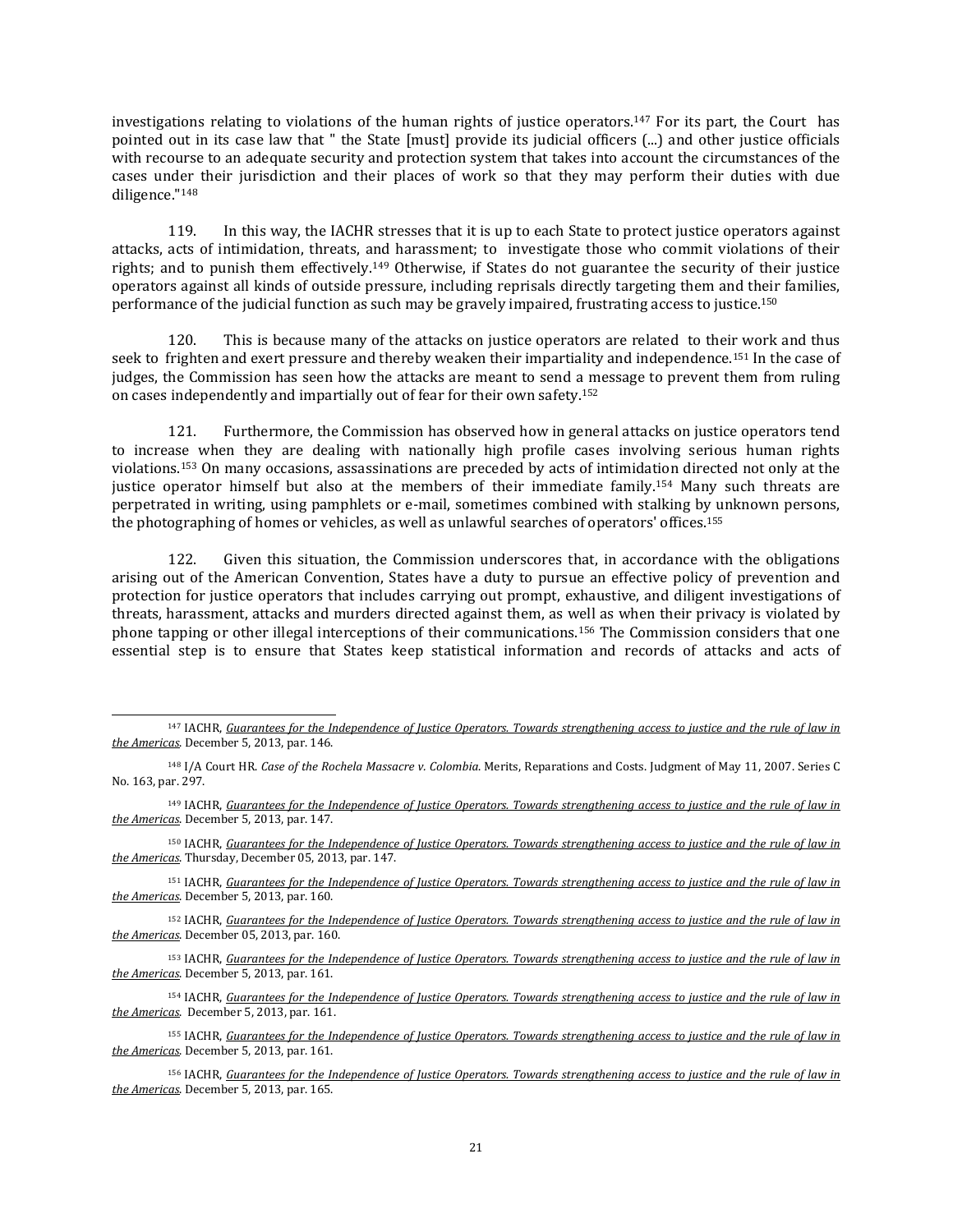intimidation against justice operators, so as to be able to detect patterns and identify the sources of risk with a view to providing appropriate and effective protective measures.<sup>157</sup>

123. As indicated in the foregoing section, judges have a right to see that they are protected against outside pressure relating to the functions they perform that may impair their right to life and personal integrity as well as the independent and impartial performance of their work. Derived from those rights is a corresponding duty of the State to adopt the measures needed to ensure effective protection of judges against the many different forms of outside pressure that may be exerted. In addition, once the State becomes aware of such circumstances, it has the obligation to initiate an investigation with all due diligence, within a reasonable period of time, while at the same time respecting the other guarantees of due process, in order to shed light on the aforementioned pressures, detect where they come from, including possible risks to the life of personal integrity of the judge in questions, and single out and punish those responsible. The Commission considers that there is a crucial link between proper investigation of the acts of aggression, threats, harassment, or intimidation to which a judge may be subjected and their dismantlement, including the implementation of protective measures that are genuinely tailored to dealing with specific pressures and the sources thereof.

124. In the instant cases, the parties do not dispute the complaints lodged with respect to the various threats, acts of aggression, harassment, and intimidation to which María Eugenia Villaseñor was subjected in her capacity as a judge. Accordingly, the Commission stresses that, while she participated in a number of judicial proceedings between 1991 and 2012, Mrs. Villaseñor complained through various channels that she was the victim of (i) house searches; (ii) death threats by phone, text messages and even by unknown persons outside her home; (iii) an attempt to kidnap her daughter and to kidnap one of the policemen guarding her home, the beating of her sister and death of her niece after she was hit by a car; (iv) theft, on more than one occasion, of her personal information; (v) attempts to break into her car, and destruction of tires and a telephone line; and (vi) statements and communications from unidentified persons denigrating her work as a judge.

125. As described above in the section on proven facts, those denunciations were filed in a context of insecurity for judges in Guatemala, particularly in relation to the hearing of cases of human rights committed by State agents. That context has been described not only by the IACHR, but also by other international organizations, such as the United Nations Human Rights Committee, as well as by United Nations Special Rapporteurs on the Independence of Judges and Lawyers.

126. While it is familiar with that context and with the complaints filed by judge María Eugenia Villaseñor, the Commission has no information at all indicating that steps have been taken to investigate them. The Commission underscores the fact that in her written communication of May 2014, Mrs. Villaseñor maintained that at the time of her communication the investigations were at an initial stage and those responsible had not been identified. The State did not contest that information. Consequently, the Commission concludes that the complaints and the information that the State had regarding Mrs. Villaseñor 's situation were not duly investigated with a view to identifying sources of risk, helping to eradicate them, singling out those responsible, and imposing appropriate sanctions.

127. The IACHR considers that the lack of an effective investigative response is exacerbated when one takes into account Mrs. Villaseñor 's participation as a judge, in the performance of a public function, in various proceedings relating to human rights violations or crimes against property allegedly committed by State agents, including military personnel and policemen. In fact, the Commission underscores the following circumstantial evidence of a possible link between state agents and the various outside pressures to which judge Villaseñor was subjected: (i) the two men who attempted to raid her home in June 1994 appeared to be soldiers, according to Mrs. Villaseñor 's account; (ii) security agent Miguel Pacheco, who was kidnapped outside Mrs. Villaseñor 's home, stated that he was interrogated about her ties to the sister of Myrna Mack,

<sup>157</sup> IACHRGuarantees for the Independence of lustice Operators. Towards strenathening access to justice and the rule of law in the *[Americas](http://www.oas.org/es/cidh/defensores/docs/pdf/Justice-Operators-2013.pdf)*. December 5, 2013, par. 165.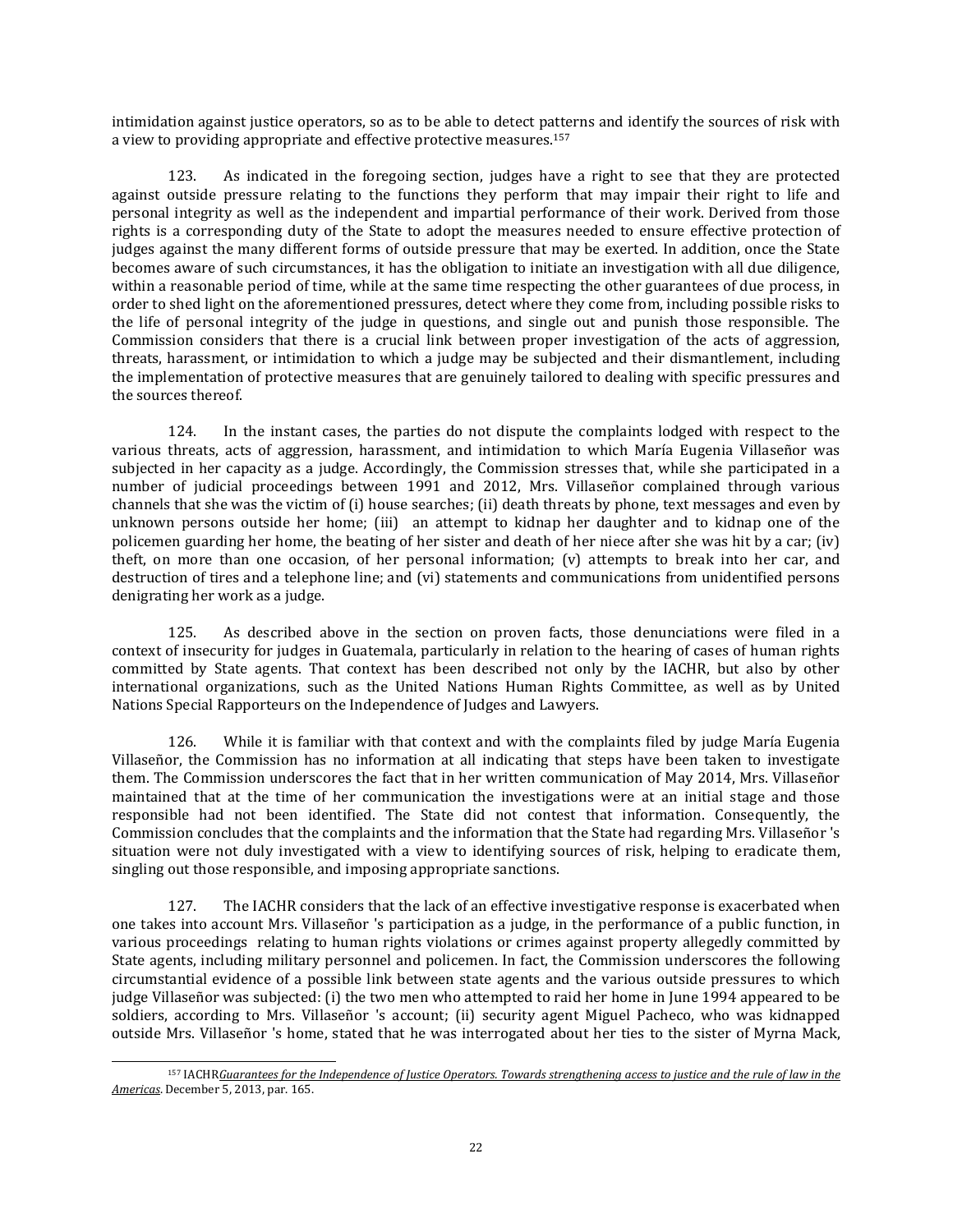who was murdered by military personnel; (iii) at the beginning of 1997, several different State authorities, including the Attorney General at the time, had criticized Mrs. Villaseñor's participation in the proceedings relating to non-enforcement of the death penalty; (iv) in May 1999, the Attorney for Special Cases at that time denounced Mrs. Villaseñor for acts of corruption in connection with the proceedings against former President Efraín Ríos Montt on charges of human rights violations; and (v) in October, 2001, various generals and colonels in the Armed Forces had questioned the book written by Mrs. Villaseñor about the murder of Myrna Mack.

128. In addition, the Commission points to the series of resolutions by the Human Rights Ombudsman (issued in 1994, 1999, and 2009) in which he stressed the importance of an exhaustive investigation of the facts. Moreover, the Ombudsman also identified the possible participation of State agents in the various threats and acts of intimidation denounced by Mrs. Villaseñor. In his resolution of March 1999, the Human Rights Ombudsman concluded that the judge was "being subjected to threats, acts of intimidation and coercion by (...)officials and staff of various public institutions."

129. The Commission stresses that, pursuant to above-mentioned international standards, State must be particularly diligent in their investigations when there are threats or acts of aggression against judges, an obligation that is even more imperative when those pressures are possibly being exerted by State agents. Along those same lines, the Court has established the importance of establishing logical threads to be pursued in investigations based on the proofs and evidence collected.<sup>158</sup>

130. In the instant case, the IACHR considers that the State did not conduct diligent investigations within a reasonable period of time designed to throw light on what happened, identify those responsible - including their possible membership of or ties to State agents -- and punish them. The Commission stresses that, given the content and context of the complaints about threats and acts of aggression described, the State authorities were required to draw up and exhaustively pursue a serious investigative hypothesis linking Mrs. Villaseñor's activities as a judge to the various military and police personnel, as well as other actors, involved in the proceedings in which she participated as a judge. Consequently, there is in the instant case a situation of complete impunity with respect to the multiple forms of pressure, threats and harassment described by the judge, despite the long time that has elapsed since the first complaints.

131. Furthermore, the IACHR reiterates that guaranteeing judges protection against outside pressure entails -- in addition to conducting the investigations needed to detect the source of risk, shed light on what happened, and identify and punish those responsible -- crafting and implementing protective measures to safeguard the life and integrity of whoever denounces threats and harassment.

132. In the instant case, the Commission decided to grant precautionary measures on Mrs. Villaseñor's behalf "following complaints of stalking, threats, and harassment (...), threats apparently related to the judicial proceedings which [...] she is hearing." From that date on until precautionary measures were lifted in July 2013, the Commission monitored via that mechanism the protective measures adopted by the State on behalf of Mrs. Villaseñor. Likewise, as specified in the section on proven facts, the IACHR has received information and documentation from both parties as it processed the instant case with regard to the protective measures adopted.

133. On this, the Commission takes note of the fact that once those measures were adopted, the State initially designated two police officers to protect Mrs. Villaseñor's home, one of whom lacked the appropriate equipment. Subsequently, and at the request of the President of the Judiciary, two security guards, with their replacements, were assigned: a situation that continued until 1997, when two of them were withdrawn. The Commission notes that while at some point Mrs. Villaseñor apparently indicated that the threats had stopped, prior to and after that point in time she consistently complained of the risk to which she was exposed.

 $\overline{\phantom{a}}$ <sup>158</sup> I/A Court H.R., *Case of [González](http://joomla.corteidh.or.cr:8080/joomla/es/casos-contenciosos/38-jurisprudencia/1572-corte-idh-caso-gonzalez-medina-y-familiares-vs-republica-dominicana-excepciones-preliminares-fondo-reparaciones-y-costas-sentencia-de-27-de-febrero-de-2012-serie-c-no-240) Medina and Family v.* Dominican Republic*.* Preliminary Objections, Merits, [Reparations,](http://joomla.corteidh.or.cr:8080/joomla/es/casos-contenciosos/38-jurisprudencia/1572-corte-idh-caso-gonzalez-medina-y-familiares-vs-republica-dominicana-excepciones-preliminares-fondo-reparaciones-y-costas-sentencia-de-27-de-febrero-de-2012-serie-c-no-240) and Costs. [Judgment](http://joomla.corteidh.or.cr:8080/joomla/es/casos-contenciosos/38-jurisprudencia/1572-corte-idh-caso-gonzalez-medina-y-familiares-vs-republica-dominicana-excepciones-preliminares-fondo-reparaciones-y-costas-sentencia-de-27-de-febrero-de-2012-serie-c-no-240) of February 27, 2012, Series C No. 240, par. 115.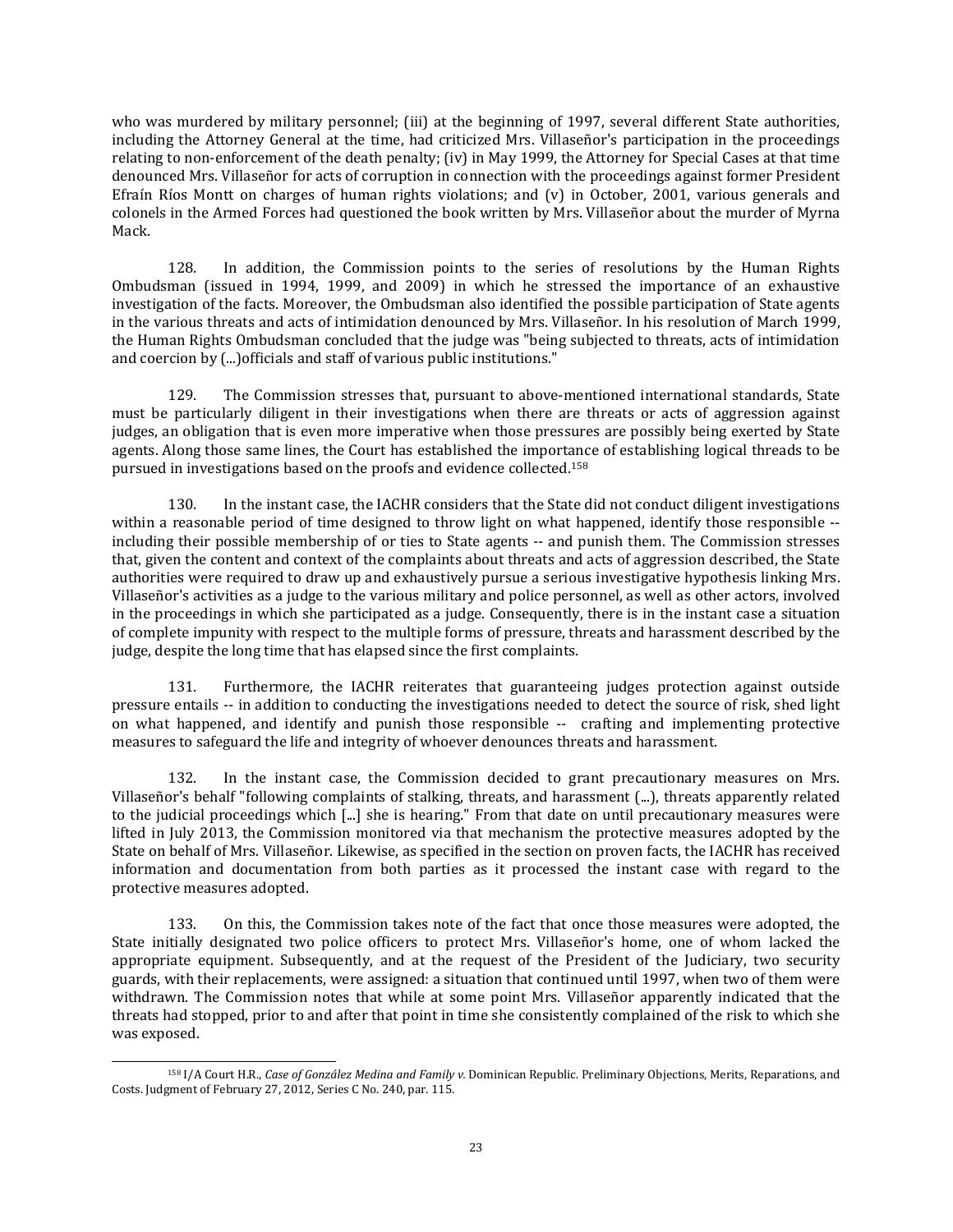134. The Commission takes note of a series of shortcomings in the implementation of the protective measures that may have contributed to the continuity of the risk that Mrs. Villaseñor faced in the performance of her functions. Thus, the Commission takes note of the fact that there were periods in which only one security guard was on duty, because the other went on vacation leave and was not replaced. The Commission underscores the various resolutions issued by the Human Rights Ombudsman in reference to the protective measures implemented by the State. In his resolution of September 1994, the Ombudsman concluded that the State violated Mrs. Villaseñor's right to integrity by "failing to do its duty." In his resolution of March 2002, he pointed to "the existence of behavior (...) detrimental to the interests (...) of María Eugenia Villaseñor." Subsequently, in his resolution of March 2009, the Ombudsman concluded that the State had not guaranteed Mrs. María Eugenia Villaseñor's security. In addition, the IACHR takes note of other irregularities, such as the obligation imposed on Mrs. María Eugenia Villaseñor to defray the cost of feeding the security guards.

135. The shortcomings identified in the protective measures are, precisely, related to the failure to conduct a diligent and timely investigation of Mrs. María Eugenia Villaseñor's complaints, as detailed in this report. The Commission considers that if the State had conducted an effective investigation from the time of Mrs. María Eugenia Villaseñor's first complaints it would have been able to design measures to protect her personal integrity based on the specific sources of risk and pressure. Moreover, it would have been possible to prevent the impact on that integrity caused by the persistence of this situation for almost two decades. Accordingly, the instant case exemplifies the link that exists between the lack of effective investigation, shortcomings in the protective measures, and the impairment of the personal integrity of a judge, due to the many years of denunciations of different forms of pressure, threats, and harassment derived from her judicial functions. That situation constitutes a denial of justice and a permanent violation of the mental and moral integrity of Mrs. María Eugenia Villaseñor and her family, derived from the latent risk and anguish to which they have been subjected for a prolonged period of time.

136. Finally, the Commission would like to note, as well, that both the lack of adequate protection based on a serious diagnostic assessment of the sources of risk and pressure and the lack of diligent and effective investigation, affected Mrs. María Eugenia Villaseñor's work as a judge in proceedings with considerable national and international repercussions. Just as the Human Rights Ombudsman concluded in his resolution of March 2009, the situation of risk that Mrs. Villaseñor faced at the time "did not allow her to exercise the judicial authority she possesses to administer justice within her sphere of competence." In that sense, the instant case also constitutes an example of how the lack of an effective response with regard to both protection and the investigation of outside pressures on a judge may pose a risk to the independent and impartial exercise of her important function of administering justice.

137. In light of all the above considerations, the IACHR concludes that the State of Guatemala violated the rights judicial guarantees and judicial protection established in Articles 8.1 and 25.1 of the American Convention, in conjunction with Article 1.1 of the same instrument, to the detriment of María Eugenia Villaseñor. Likewise, the IACHR concludes that the State violated the right to personal integrity established in Article 5.1 of the American Convention, in conjunction with Article 1.1 of the same instrument, to the detriment of María Eugenia Villaseñor, her daughter Beatriz Eugenia Villaseñor Velarde, her brother Francis Villaseñor Velarde and her sister Rosa Antonieta Villaseñor Velarde.

### **VII. CONCLUSIONS**

138. Based on the considerations of fact and law set out above, the Inter-American Commission concludes that it is competent to hear the instant case, that it satisfies admissibility requirements, and that the State of Guatemala is responsible for violation of the rights to humane treatment (personal integrity), judicial guarantees and judicial protection recognized at Articles 5.1, 8.1, and 25.1 of the American Convention taken in conjunction with the obligations established in Article 1 (1) of that international instrument.